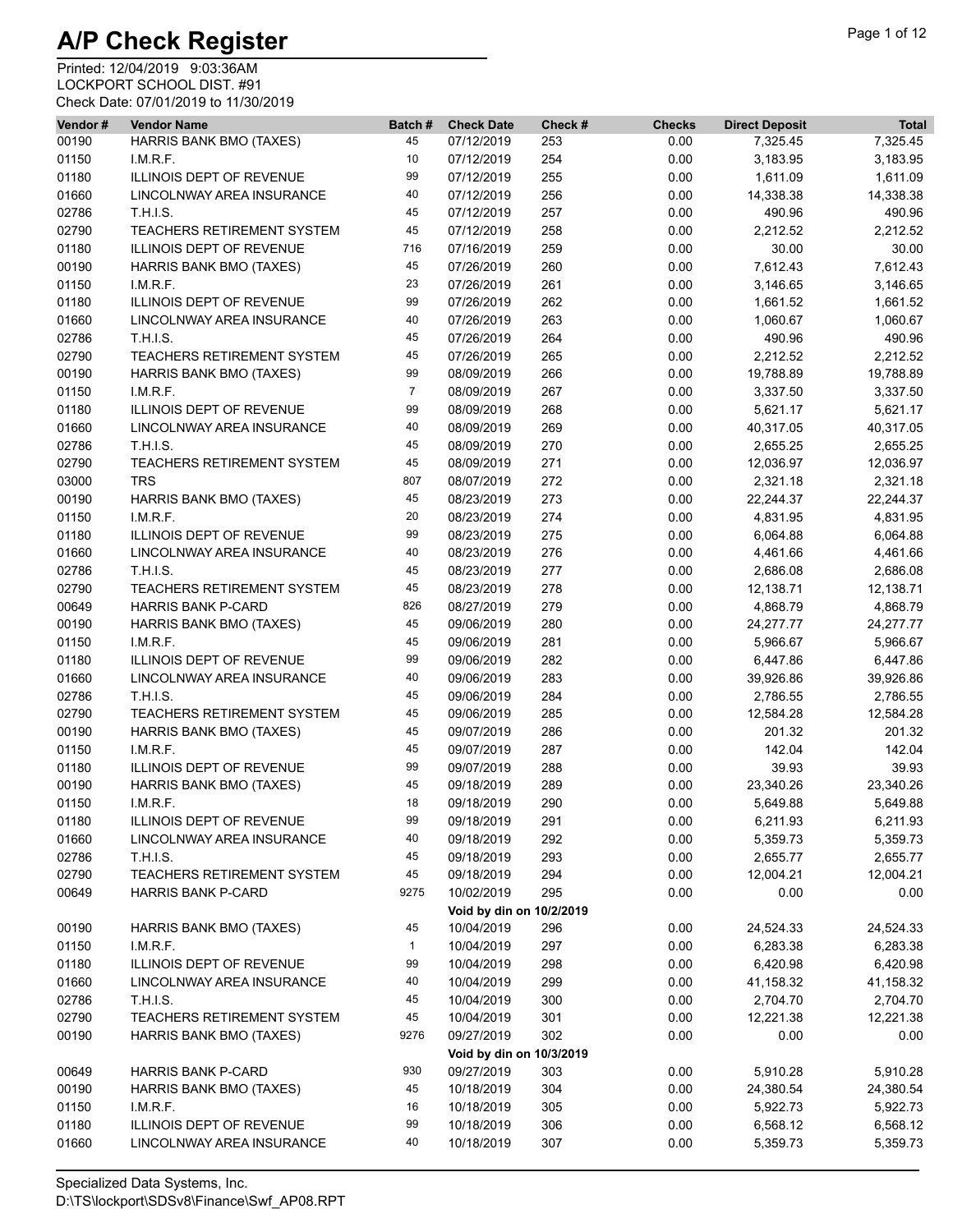| Vendor#        | <b>Vendor Name</b>                              | Batch# | <b>Check Date</b> | Check # | <b>Checks</b>     | <b>Direct Deposit</b> | <b>Total</b>         |
|----------------|-------------------------------------------------|--------|-------------------|---------|-------------------|-----------------------|----------------------|
| 02786          | <b>T.H.I.S.</b>                                 | 45     | 10/18/2019        | 308     | 0.00              | 2,775.78              | 2,775.78             |
| 02790          | TEACHERS RETIREMENT SYSTEM                      | 45     | 10/18/2019        | 309     | 0.00              | 12,527.97             | 12,527.97            |
| 00649          | <b>HARRIS BANK P-CARD</b>                       | 1017   | 10/18/2019        | 310     | 0.00              | 1,994.40              | 1,994.40             |
| 00190          | HARRIS BANK BMO (TAXES)                         | 45     | 11/01/2019        | 311     | 0.00              | 22,733.93             | 22,733.93            |
| 01150          | LM.R.F.                                         | 29     | 11/01/2019        | 312     | 0.00              | 5,550.28              | 5,550.28             |
| 01180          | ILLINOIS DEPT OF REVENUE                        | 99     | 11/01/2019        | 313     | 0.00              | 6,189.63              | 6,189.63             |
| 01660          | LINCOLNWAY AREA INSURANCE                       | 40     | 11/01/2019        | 314     | 0.00              | 41,158.32             | 41,158.32            |
| 02786          | <b>T.H.I.S.</b>                                 | 45     | 11/01/2019        | 315     | 0.00              | 2,693.98              | 2,693.98             |
| 02790          | <b>TEACHERS RETIREMENT SYSTEM</b>               | 45     | 11/01/2019        | 316     | 0.00              | 12,173.77             | 12,173.77            |
| 00649          | <b>HARRIS BANK P-CARD</b>                       | 1108   | 11/08/2019        | 317     | 0.00              | 3,358.33              | 3,358.33             |
| 00190          | HARRIS BANK BMO (TAXES)                         | 45     | 11/15/2019        | 318     | 0.00              | 24,702.21             | 24,702.21            |
| 01150          | I.M.R.F.                                        | 13     | 11/15/2019        | 319     | 0.00              | 6,365.29              | 6,365.29             |
| 01180          | ILLINOIS DEPT OF REVENUE                        | 99     | 11/15/2019        | 320     | 0.00              | 6,610.31              | 6,610.31             |
| 01660          | LINCOLNWAY AREA INSURANCE                       | 40     | 11/15/2019        | 321     | 0.00              | 5,359.73              | 5,359.73             |
| 02786          | <b>T.H.I.S.</b>                                 | 45     | 11/15/2019        | 322     | 0.00              | 2,754.86              | 2,754.86             |
| 02790          | TEACHERS RETIREMENT SYSTEM                      | 45     | 11/15/2019        | 323     | 0.00              | 12,435.28             | 12,435.28            |
| 00190          | HARRIS BANK BMO (TAXES)                         | 45     | 11/29/2019        | 324     | 0.00              | 23,729.43             | 23,729.43            |
| 01150          | I.M.R.F.                                        | 26     | 11/29/2019        | 325     | 0.00              | 5,701.02              | 5,701.02             |
| 01180          | ILLINOIS DEPT OF REVENUE                        | 99     | 11/29/2019        | 326     | 0.00              | 6,455.38              | 6,455.38             |
|                |                                                 | 40     |                   |         |                   |                       |                      |
| 01660          | LINCOLNWAY AREA INSURANCE                       |        | 11/29/2019        | 327     | 0.00              | 5,359.73              | 5,359.73             |
| 02786          | <b>T.H.I.S.</b>                                 | 45     | 11/29/2019        | 328     | 0.00              | 2,786.14              | 2,786.14             |
| 02790          | TEACHERS RETIREMENT SYSTEM                      | 45     | 11/29/2019        | 329     | 0.00              | 12,582.70             | 12,582.70            |
| 02860          | CANALS & TRAILS CREDIT UNION                    | 40     | 07/12/2019        | 39326   | 660.00            | 0.00                  | 660.00               |
| 00809          | <b>GUARDIAN INSURANCE</b>                       | 40     | 07/12/2019        | 39327   | 1,023.60          | 0.00                  | 1,023.60             |
| 03331          | LINCOLN INVESTMENT PLANNING<br><b>LLC</b>       | 50     | 07/12/2019        | 39328   | 277.77            | 0.00                  | 277.77               |
| 01997          | UNITED WAY OF WILL COUNTY                       | 40     | 07/12/2019        | 39329   | 3.00              | 0.00                  | 3.00                 |
| 17826          | <b>AISLE</b>                                    | 715    | 07/15/2019        | 39330   | 65.00             | 0.00                  | 65.00                |
| 17864          | <b>IAEA</b>                                     | 715    | 07/15/2019        | 39331   | 75.00             | 0.00                  | 75.00                |
| 17865          | <b>NAEA</b>                                     | 715    | 07/15/2019        | 39332   | 85.00             | 0.00                  | 85.00                |
| 17012          | REBECCA CAUDILL YOUNG                           | 715    | 07/15/2019        | 39333   | 10.00             | 0.00                  | 10.00                |
| 17801          | AMERICAN SEALCOATING                            | 715    | 07/15/2019        | 39334   | 49,234.00         | 0.00                  | 49,234.00            |
| 17207          | AMERICAN TIME & SIGNAL                          | 715    | 07/15/2019        | 39335   | 826.73            | 0.00                  | 826.73               |
| 00681          | <b>CES</b>                                      | 715    | 07/15/2019        | 39336   | 3,790.00          | 0.00                  | 3,790.00             |
| 00470          | <b>CITY OF LOCKPORT</b>                         | 715    | 07/15/2019        | 39337   | 776.28            | 0.00                  | 776.28               |
| 00476          | <b>CLIC</b>                                     | 715    | 07/15/2019        | 39338   | 29,929.00         | 0.00                  | 29,929.00            |
| 00080          | COMCAST-XFINITY                                 | 715    | 07/15/2019        | 39339   | 7.39              | 0.00                  | 7.39                 |
| 17141          | DATAMATION IMAGING SERVICES                     | 715    | 07/15/2019        | 39341   | 153.00            | 0.00                  | 153.00               |
|                |                                                 | 715    |                   |         |                   | 0.00                  | 19.25                |
| 17344<br>17597 | DORION, JAMIE<br>FORECAST5 ANALYTICS            | 715    | 07/15/2019        | 39342   | 19.25<br>9,680.00 | 0.00                  |                      |
|                |                                                 | 715    | 07/15/2019        | 39343   |                   |                       | 9,680.00             |
| 17692          | <b>GUIDING LIGHT ACADEMY</b>                    | 715    | 07/15/2019        | 39344   | 6,495.60          | 0.00                  | 6,495.60<br>2,401.05 |
| 17834          | HOH WATER TECHNOLOGY, INC.                      |        | 07/15/2019        | 39345   | 2,401.05          | 0.00                  |                      |
| 01023          | HOME DEPOT                                      | 715    | 07/15/2019        | 39346   | 612.28            | 0.00                  | 612.28               |
| 04420          | ILLINOIS PRINCIPALS ASSOCIATION                 | 715    | 07/15/2019        | 39347   | 399.00            | 0.00                  | 399.00               |
| 17314          | <b>ILLINOIS PUBLIC RISK FUND</b>                | 715    | 07/15/2019        | 39348   | 4,850.00          | 0.00                  | 4,850.00             |
| 17396          | <b>ILMEA</b>                                    | 715    | 07/15/2019        | 39349   | 50.00             | 0.00                  | 50.00                |
| 17849          | <b>LEAF</b>                                     | 715    | 07/15/2019        | 39350   | 2,494.25          | 0.00                  | 2,494.25             |
| 16908          | CALL ONE                                        | 716    | 07/16/2019        | 39351   | 775.39            | 0.00                  | 775.39               |
| 08008          | CANNA AND CANNA, LTD.                           | 716    | 07/16/2019        | 39352   | 245.00            | 0.00                  | 245.00               |
| 16865          | <b>CENTER FOR EDUCATION &amp;</b>               | 716    | 07/16/2019        | 39353   | 159.00            | 0.00                  | 159.00               |
| 17752          | <b>COMCAST BUSINES</b>                          | 716    | 07/16/2019        | 39354   | 2,758.30          | 0.00                  | 2,758.30             |
| 16712          | COMED                                           | 716    | 07/16/2019        | 39355   | 3,726.78          | 0.00                  | 3,726.78             |
| 01649          | <b>IASA</b>                                     | 716    | 07/16/2019        | 39356   | 1,814.77          | 0.00                  | 1,814.77             |
| 01120          | <b>IASB</b>                                     | 716    | 07/16/2019        | 39357   | 3,385.00          | 0.00                  | 3,385.00             |
| 00226          | <b>IASBO</b>                                    | 716    | 07/16/2019        | 39358   | 340.00            | 0.00                  | 340.00               |
| 17192          | <b>IDES</b>                                     | 716    | 07/16/2019        | 39359   | 0.00              | 150.00                | 150.00               |
| 17218          | <b>IMPACT ILLINOIS PAPER &amp; COPIER</b><br>CO | 716    | 07/16/2019        | 39360   | 6,651.00          | 0.00                  | 6,651.00             |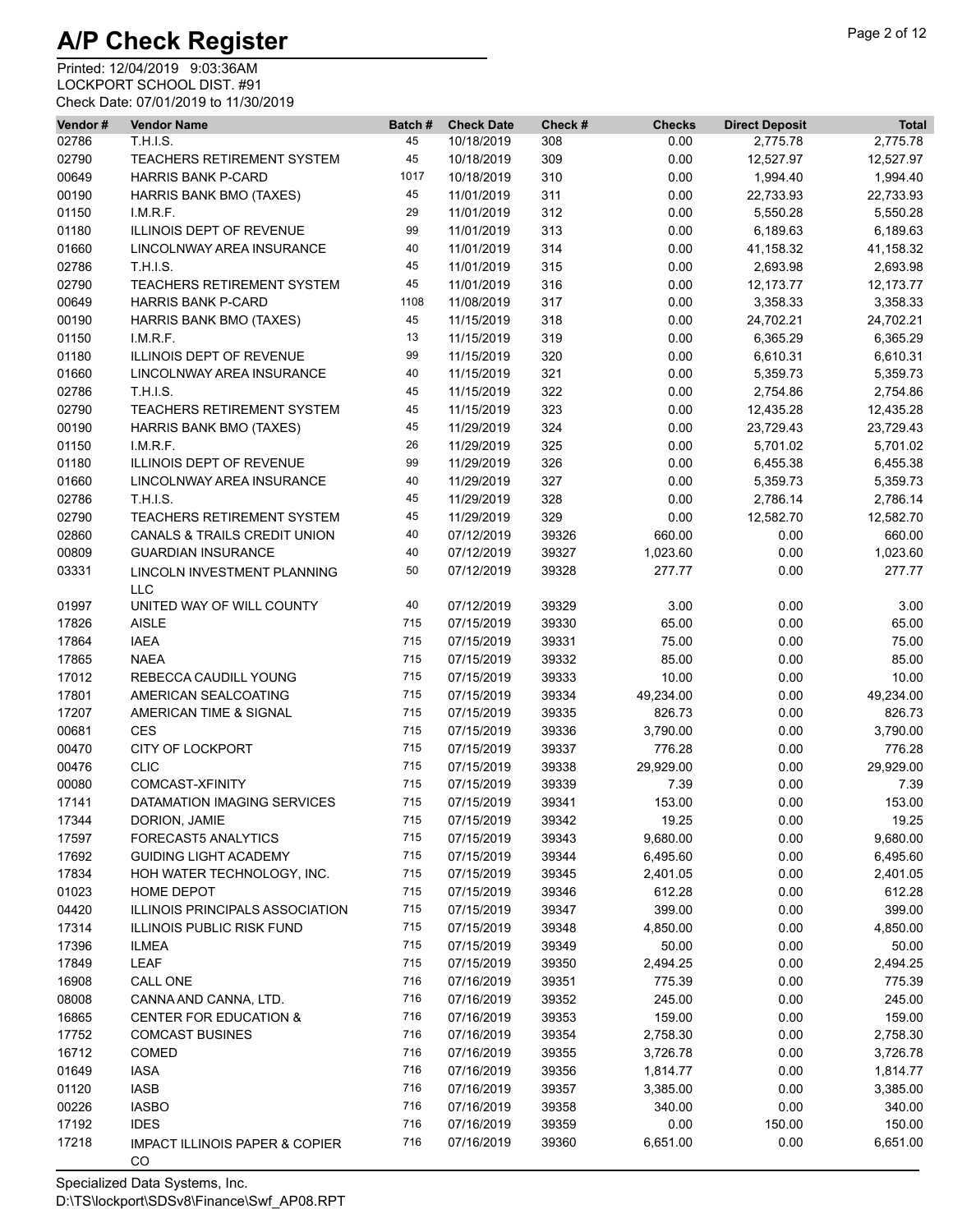| Vendor# | <b>Vendor Name</b>                                    | Batch# | <b>Check Date</b>        | Check # | <b>Checks</b> | <b>Direct Deposit</b> | <b>Total</b> |
|---------|-------------------------------------------------------|--------|--------------------------|---------|---------------|-----------------------|--------------|
| 01125   | KIN-KO ACE STORE                                      | 716    | 07/16/2019               | 39361   | 54.27         | 0.00                  | 54.27        |
| 17849   | <b>LEAF</b>                                           | 716    | 07/16/2019               | 39362   | 2,743.68      | 0.00                  | 2,743.68     |
| 16876   | MARTIN WHALEN OFFICE SOLUTIONS                        | 716    | 07/16/2019               | 39363   | 59.95         | 0.00                  | 59.95        |
| 17867   | MONOPRICE, INC                                        | 715    | 07/16/2019               | 39364   | 3,167.30      | 0.00                  | 3,167.30     |
| 17868   | ParentSquare Inc                                      | 716    | 07/16/2019               | 39365   | 3,664.00      | 0.00                  | 3,664.00     |
| 00815   | PNC BANK                                              | 716    | 07/16/2019               | 39366   | 8,521.50      | 0.00                  | 8,521.50     |
| 17869   | PROVEN IT                                             | 716    | 07/16/2019               | 39367   | 1,775.67      | 0.00                  | 1,775.67     |
| 17682   | <b>STERICYCLE INC</b>                                 | 716    | 07/16/2019               | 39370   | 51.58         | 0.00                  | 51.58        |
| 01568   | VANGUARD ENERGY SERVICES                              | 716    | 07/16/2019               | 39371   | 126.14        | 0.00                  | 126.14       |
| 00210   | WASTE MANAGEMENT OF IL                                | 716    | 07/16/2019               | 39372   | 986.87        | 0.00                  | 986.87       |
| 00973   | WILL COUNTY R.O.E.                                    | 716    | 07/16/2019               | 39373   | 56.50         | 0.00                  | 56.50        |
| 02630   | SPECIALIZED DATA SYSTEMS                              | 716    | 07/16/2019               | 39375   | 4,200.00      | 0.00                  | 4,200.00     |
| 00200   | SPEEDWAY SUPERAMERICA LLC                             | 716    | 07/16/2019               | 39376   | 69.20         | 0.00                  | 69.20        |
| 17682   | <b>STERICYCLE INC</b>                                 | 716    | 07/16/2019               | 39377   | 51.58         | 0.00                  | 51.58        |
| 02860   | CANALS & TRAILS CREDIT UNION                          | 40     | 07/26/2019               | 39378   | 805.47        | 0.00                  | 805.47       |
| 17742   | DIAZ, GERBERT                                         | 723    | 07/26/2019               | 39379   | 2,500.00      | 0.00                  | 2,500.00     |
| 17871   | <b>INSKEEP, SUSAN</b>                                 | 723    | 07/26/2019               | 39380   | 30.00         | 0.00                  | 30.00        |
| 03331   | LINCOLN INVESTMENT PLANNING<br><b>LLC</b>             | 50     | 07/26/2019               | 39381   | 277.77        | 0.00                  | 277.77       |
| 17600   | PERFORMANCE PAINTING                                  | 723    | 07/26/2019               | 39382   | 17,500.00     | 0.00                  | 17,500.00    |
| 01997   | UNITED WAY OF WILL COUNTY                             | 40     | 07/26/2019               | 39383   | 3.00          | 0.00                  | 3.00         |
| 17870   | <b>WAGNER, BRITTANY</b>                               | 723    | 07/26/2019               | 39384   | 103.00        | 0.00                  | 103.00       |
| 17078   | AMBER MECHANICAL                                      | 725    | 07/25/2019               | 39385   | 578.00        | 0.00                  | 578.00       |
| 17801   | AMERICAN SEALCOATING                                  | 725    | 07/25/2019               | 39386   | 900.00        | 0.00                  | 900.00       |
| 17848   | AssetGenie, Inc.                                      | 725    | 07/25/2019               | 39387   | 1,100.90      | 0.00                  | 1,100.90     |
| 16707   | CATALYST SOLUTION                                     | 725    | 07/25/2019               | 39388   | 689.08        | 0.00                  | 689.08       |
| 00367   | <b>CDW GOVERNMENT</b>                                 | 725    | 07/25/2019               | 39389   | 1,488.00      | 0.00                  | 1,488.00     |
| 17844   | <b>CONLEY EXCAVATING &amp;</b><br><b>CONSTRUCTION</b> | 725    | 07/25/2019               | 39390   | 31,420.00     | 0.00                  | 31,420.00    |
| 00594   | CRABTREE PUBLISHING COMPANY                           | 725    | 07/25/2019               | 39391   | 28.75         | 0.00                  | 28.75        |
| 01277   | CRESCENT ELECTRIC SUPPLY CO.                          | 725    | 07/25/2019               | 39392   | 2,278.79      | 0.00                  | 2,278.79     |
| 00255   | <b>DICK BLICK</b>                                     | 725    | 07/25/2019               | 39393   | 327.94        | 0.00                  | 327.94       |
| 17226   | <b>ERIC ARMIN INC</b>                                 | 725    | 07/25/2019               | 39394   | 69.55         | 0.00                  | 69.55        |
| 00808   | <b>FLINN SCIENTIFIC</b>                               | 725    | 07/25/2019               | 39395   | 290.95        | 0.00                  | 290.95       |
| 03100   | FOLLETT EDUCATIONAL SERVICES                          | 725    | 07/25/2019               | 39396   | 1,520.64      | 0.00                  | 1,520.64     |
| 17875   | <b>FUN AND FUNCTION</b>                               | 725    | 07/25/2019               | 39397   | 176.21        | 0.00                  | 176.21       |
| 16751   | <b>LAKESHORE LEARNING MATERIALS</b>                   | 725    | 07/25/2019               | 39399   | 195.92        | 0.00                  | 195.92       |
| 02225   | <b>MARKERBOARD PEOPLE</b>                             | 725    | 07/25/2019               | 39400   | 90.00         | 0.00                  | 90.00        |
| 17862   | MIDWEST FIELD SOLUTIONS                               | 725    | 07/25/2019               | 39401   | 4,170.00      | 0.00                  | 4,170.00     |
| 17874   | <b>MOBYMAX</b>                                        | 725    | 07/25/2019               | 39402   | 98.00         | 0.00                  | 98.00        |
| 17744   | PAESSLER AG                                           | 725    | 07/25/2019               | 39403   | 340.00        | 0.00                  | 340.00       |
| 01043   | PITNEY BOWES INC                                      | 725    | 07/25/2019               | 39405   | 147.00        | 0.00                  | 147.00       |
| 00788   | PRO-ED INC                                            | 725    | 07/25/2019               | 39406   | 93.50         | 0.00                  | 93.50        |
| 01628   | QUILL                                                 | 725    | 07/25/2019               | 39407   | 106.95        | 0.00                  | 106.95       |
| 16995   | <b>READ NATURALLY</b>                                 | 725    | 07/25/2019               | 39408   | 1,035.00      | 0.00                  | 1,035.00     |
| 17605   | READY REFRESH BY NESTLE                               | 725    | 07/25/2019               | 39409   | 149.97        | 0.00                  | 149.97       |
| 02376   | REALLY GOOD STUFF LLC                                 | 725    | 07/25/2019               | 39410   | 167.46        | 0.00                  | 167.46       |
| 17236   | <b>SCHOOL DATEBOOKS</b>                               | 725    | 07/25/2019               | 39411   | 1,297.24      | 0.00                  | 1,297.24     |
| 01300   | <b>SCHOOL SPECIALTY</b>                               | 725    | 07/25/2019               | 39413   | 126.00        | 0.00                  | 126.00       |
| 17702   | SHI INTERNATIONAL CORP.                               | 725    | 07/25/2019               | 39414   | 111,695.00    | 0.00                  | 111,695.00   |
| 17498   | STAPLES ADVANTAGE                                     | 725    | 07/25/2019               | 39415   | 1,242.76      | 0.00                  | 1,242.76     |
| 17358   | <b>TEACHING STRATEGIES LLC</b>                        | 725    | 07/25/2019               | 39416   | 1,170.50      | 0.00                  | 1,170.50     |
| 17872   | THE BINDING                                           | 725    | 07/25/2019               | 39417   | 727.38        | 0.00                  | 727.38       |
| 02888   | <b>U.S. POSTAL SERVICE</b>                            | 807    | 08/07/2019               | 39418   | 279.45        | 0.00                  | 279.45       |
| 02860   | CANALS & TRAILS CREDIT UNION                          | 40     | 08/09/2019               | 39419   | 3,495.47      | 0.00                  | 3,495.47     |
| 00640   | <b>DISTRICT 91 TEACHERS ASN</b>                       | 9254   | 08/22/2019               | 39420   | 0.00          | 0.00                  | 0.00         |
|         |                                                       |        | Void by din on 9/11/2019 |         |               |                       |              |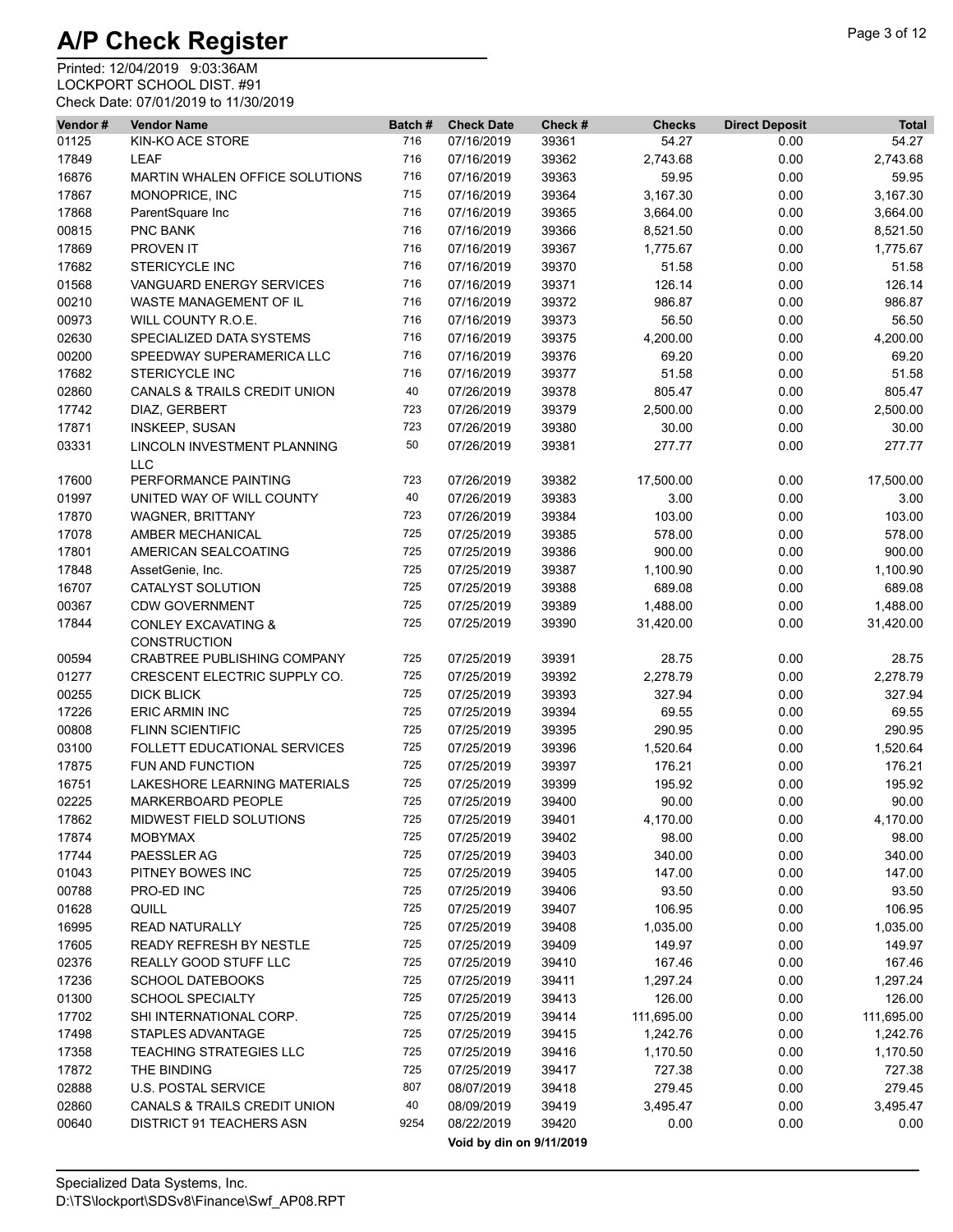| Vendor# | <b>Vendor Name</b>                        | Batch# | <b>Check Date</b> | Check # | <b>Checks</b> | <b>Direct Deposit</b> | <b>Total</b> |
|---------|-------------------------------------------|--------|-------------------|---------|---------------|-----------------------|--------------|
| 01448   | <b>EQUITABLE</b>                          | 50     | 08/09/2019        | 39421   | 825.00        | 0.00                  | 825.00       |
| 00528   | FRANKLIN TEMPLETON TRUST CO.              | 45     | 08/09/2019        | 39422   | 50.00         | 0.00                  | 50.00        |
| 00809   | <b>GUARDIAN INSURANCE</b>                 | 40     | 08/09/2019        | 39423   | 1,998.32      | 0.00                  | 1,998.32     |
| 03331   | LINCOLN INVESTMENT PLANNING<br><b>LLC</b> | 50     | 08/09/2019        | 39424   | 277.77        | 0.00                  | 277.77       |
| 01997   | UNITED WAY OF WILL COUNTY                 | 40     | 08/09/2019        | 39425   | 51.00         | 0.00                  | 51.00        |
| 17850   | AlphaCard                                 | 808    | 08/08/2019        | 39426   | 4,922.90      | 0.00                  | 4,922.90     |
| 16986   | AMERICAN CAPITAL FINANCIAL SERV           | 808    | 08/08/2019        | 39427   | 7,595.00      | 0.00                  | 7,595.00     |
| 00194   | <b>APPLE</b>                              | 808    | 08/08/2019        | 39428   | 3,588.00      | 0.00                  | 3,588.00     |
| 17690   | <b>B&amp;H PHOTO VIDEO</b>                | 808    | 08/08/2019        | 39429   | 117.54        | 0.00                  | 117.54       |
| 16855   | <b>BARNES &amp; NOBLE</b>                 | 808    | 08/08/2019        | 39430   | 997.01        | 0.00                  | 997.01       |
| 16707   | CATALYST SOLUTION                         | 808    | 08/08/2019        | 39431   | 551.58        | 0.00                  | 551.58       |
| 00681   | <b>CES</b>                                | 808    | 08/08/2019        | 39432   | 15,160.00     | 0.00                  | 15,160.00    |
| 17533   | CINTAS CORPORATION #344                   | 808    | 08/08/2019        | 39433   | 257.10        | 0.00                  | 257.10       |
| 00470   | <b>CITY OF LOCKPORT</b>                   | 808    | 08/08/2019        | 39434   | 268.72        | 0.00                  | 268.72       |
| 00080   | COMCAST-XFINITY                           | 808    | 08/08/2019        | 39435   | 14.78         | 0.00                  | 14.78        |
| 16712   | COMED                                     | 808    | 08/08/2019        | 39436   | 5,446.03      | 0.00                  | 5,446.03     |
| 01277   | CRESCENT ELECTRIC SUPPLY CO.              | 808    | 08/08/2019        | 39437   | 178.50        | 0.00                  | 178.50       |
| 17141   | DATAMATION IMAGING SERVICES               | 808    | 08/08/2019        | 39438   | 153.00        | 0.00                  | 153.00       |
| 17877   | EVOLLE, INC.                              | 808    | 08/08/2019        | 39439   | 539.00        | 0.00                  | 539.00       |
| 17835   | <b>FRANCZEK</b>                           | 808    | 08/08/2019        | 39440   | 385.00        | 0.00                  | 385.00       |
| 17878   | <b>FTW ROBOTICS</b>                       | 808    | 08/08/2019        | 39441   | 115.00        | 0.00                  | 115.00       |
| 17743   | GIGGLETIME TOY CO.                        | 725    | 08/01/2019        | 39442   | 291.68        | 0.00                  | 291.68       |
| 00032   | <b>GRAND PRAIRIE TRANSIT LOCKPORT</b>     | 808    | 08/08/2019        | 39443   | 7,346.17      | 0.00                  | 7,346.17     |
|         |                                           | 808    |                   | 39444   |               |                       |              |
| 16846   | GT MECHANICAL, INC.                       |        | 08/08/2019        |         | 1,124.81      | 0.00                  | 1,124.81     |
| 17692   | <b>GUIDING LIGHT ACADEMY</b>              | 808    | 08/08/2019        | 39445   | 8,119.50      | 0.00                  | 8,119.50     |
| 17834   | HOH WATER TECHNOLOGY, INC.                | 808    | 08/08/2019        | 39446   | 1,509.32      | 0.00                  | 1,509.32     |
| 01023   | <b>HOME DEPOT</b>                         | 808    | 08/08/2019        | 39447   | 1,834.57      | 0.00                  | 1,834.57     |
| 04420   | ILLINOIS PRINCIPALS ASSOCIATION           | 808    | 08/08/2019        | 39448   | 200.00        | 0.00                  | 200.00       |
| 01290   | <b>J-M PRINTERS INC</b>                   | 808    | 08/08/2019        | 39449   | 2,298.75      | 0.00                  | 2,298.75     |
| 01125   | KIN-KO ACE STORE                          | 808    | 08/08/2019        | 39450   | 158.61        | 0.00                  | 158.61       |
| 00456   | <b>LEARNING RESOURCES</b>                 | 808    | 08/08/2019        | 39451   | 2,298.75      | 0.00                  | 2,298.75     |
| 17876   | LITTLEBITS ELECTRONICS INC                | 808    | 08/08/2019        | 39452   | 907.73        | 0.00                  | 907.73       |
| 01820   | <b>MARCHIO TILE &amp; CARPET</b>          | 808    | 08/08/2019        | 39453   | 1,885.20      | 0.00                  | 1,885.20     |
| 17879   | MARIENELLIE, BROOKE                       | 808    | 08/08/2019        | 39454   | 169.00        | 0.00                  | 169.00       |
| 01940   | <b>MEURER &amp; SONS</b>                  | 808    | 08/08/2019        | 39455   | 412.50        | 0.00                  | 412.50       |
| 02080   | <b>NASCO</b>                              | 808    | 08/08/2019        | 39456   | 608.80        | 0.00                  | 608.80       |
| 16701   | NCS PEARSON, INC.                         | 808    | 08/08/2019        | 39457   | 884.00        | 0.00                  | 884.00       |
| 16681   | <b>NICOR GAS</b>                          | 808    | 08/08/2019        | 39458   | 442.49        | 0.00                  | 442.49       |
| 17385   | <b>NWEA</b>                               | 808    | 08/08/2019        | 39459   | 6,512.50      | 0.00                  | 6,512.50     |
| 02261   | PIERSON, JIM                              | 808    | 08/08/2019        | 39461   | 259.84        | 0.00                  | 259.84       |
| 00815   | PNC BANK                                  | 808    | 08/08/2019        | 39462   | 8,768.62      | 0.00                  | 8,768.62     |
| 17756   | Polar 3D                                  | 808    | 08/08/2019        | 39463   | 1,524.27      | 0.00                  | 1,524.27     |
| 01628   | QUILL                                     | 726    | 08/08/2019        | 39464   | 4.00          | 0.00                  | 4.00         |
| 01428   | SCHOOL NURSE SUPPLY                       | 725    | 08/01/2019        | 39465   | 564.41        | 0.00                  | 564.41       |
| 01300   | <b>SCHOOL SPECIALTY</b>                   | 808    | 08/08/2019        | 39466   | 17,706.52     | 0.00                  | 17,706.52    |
| 17873   | SPHERO INC                                | 808    | 08/08/2019        | 39468   | 899.79        | 0.00                  | 899.79       |
| 01589   | STAPLES CREDIT PLAN                       | 808    | 08/08/2019        | 39469   | 122.53        | 0.00                  | 122.53       |
| 17682   | <b>STERICYCLE INC</b>                     | 808    | 08/08/2019        | 39470   | 103.16        | 0.00                  | 103.16       |
| 02465   | TAMES / HEALTH RESOURCE<br><b>SERVICE</b> | 808    | 08/08/2019        | 39472   | 196.77        | 0.00                  | 196.77       |
| 17812   | TANGIBLE PLAY INC                         | 808    | 08/08/2019        | 39473   | 834.00        | 0.00                  | 834.00       |
| 17872   | THE BINDING                               | 726    | 08/08/2019        | 39474   | 12.44         | 0.00                  | 12.44        |
| 00210   | WASTE MANAGEMENT OF IL                    | 808    | 08/08/2019        | 39475   | 986.67        | 0.00                  | 986.67       |
| 00973   | WILL COUNTY R.O.E.                        | 808    | 08/08/2019        | 39476   | 84.75         | 0.00                  | 84.75        |
| 17757   | SuperFleet Mastercard Program             | 808    | 08/15/2019        | 39478   | 128.16        | 0.00                  | 128.16       |
| 17880   | ANDERSON, LORI                            | 816    | 08/16/2019        | 39480   | 169.00        | 0.00                  | 169.00       |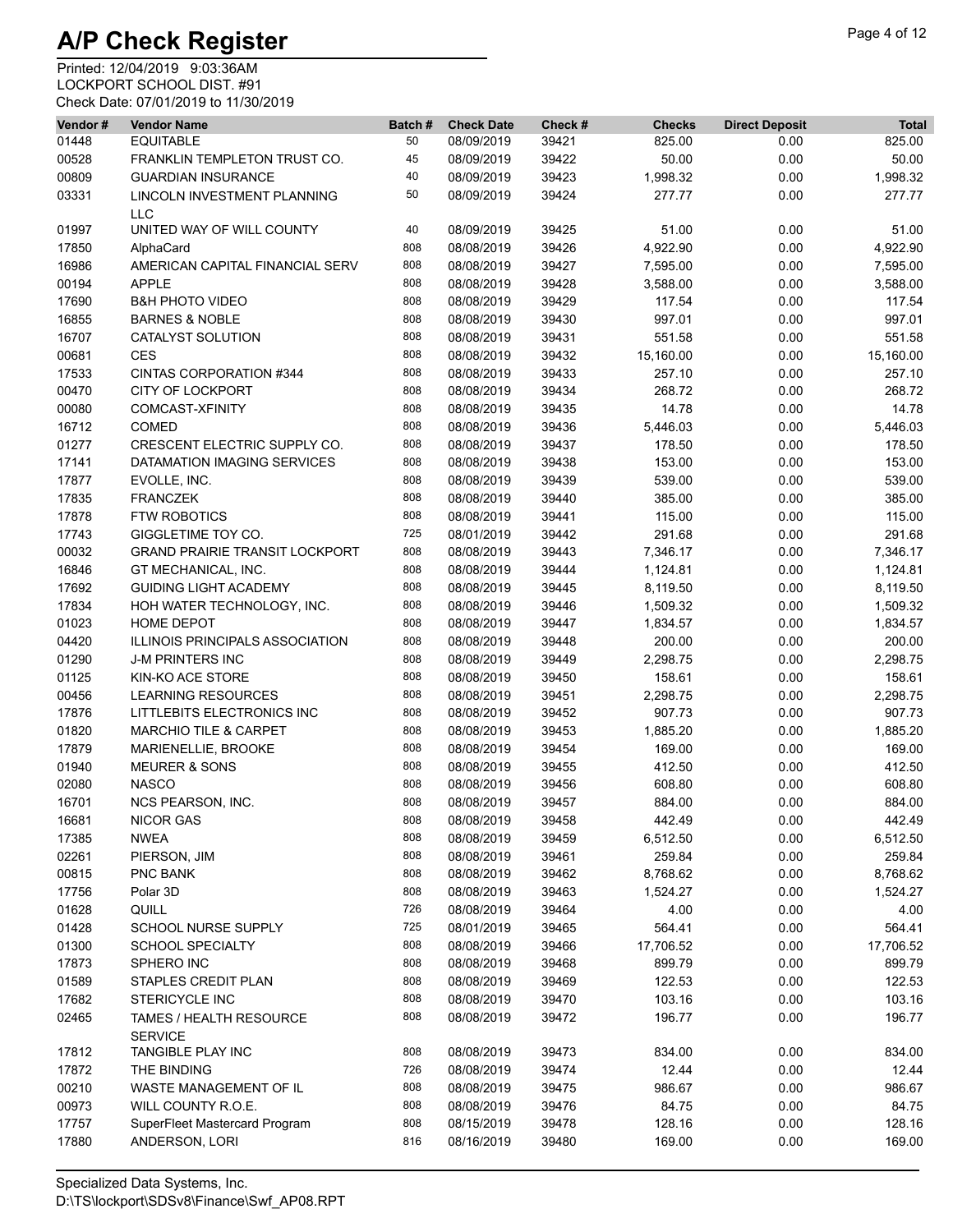| Vendor# | <b>Vendor Name</b>                           | Batch# | <b>Check Date</b> | Check # | <b>Checks</b> | <b>Direct Deposit</b> | <b>Total</b>    |
|---------|----------------------------------------------|--------|-------------------|---------|---------------|-----------------------|-----------------|
| 17690   | <b>B&amp;H PHOTO VIDEO</b>                   | 816    | 08/16/2019        | 39481   | 1,398.00      | 0.00                  | 1,398.00        |
| 16908   | <b>CALL ONE</b>                              | 816    | 08/16/2019        | 39482   | 770.52        | 0.00                  | 770.52          |
| 08008   | CANNA AND CANNA, LTD.                        | 816    | 08/16/2019        | 39483   | 183.75        | 0.00                  | 183.75          |
| 17240   | <b>CINTAS FIRE PROTECTION</b>                | 816    | 08/16/2019        | 39484   | 1,093.92      | 0.00                  | 1,093.92        |
| 17752   | <b>COMCAST BUSINES</b>                       | 816    | 08/16/2019        | 39485   | 2,758.30      | 0.00                  | 2,758.30        |
| 01173   | <b>CONSERV FS</b>                            | 816    | 08/16/2019        | 39486   | 1,080.60      | 0.00                  | 1,080.60        |
| 00594   | <b>CRABTREE PUBLISHING COMPANY</b>           | 816    | 08/16/2019        | 39487   | 10.00         | 0.00                  | 10.00           |
| 17813   | DUBS, MEGHAN                                 | 816    | 08/16/2019        | 39488   | 720.00        | 0.00                  | 720.00          |
| 00032   | <b>GRAND PRAIRIE TRANSIT LOCKPORT</b>        | 816    | 08/16/2019        | 39489   | 8,654.31      | 0.00                  | 8,654.31        |
| 00660   | GRAY, DONNA                                  | 816    | 08/16/2019        | 39490   | 187.50        | 0.00                  | 187.50          |
| 17673   | HAWKER, JOSEPH                               | 816    | 08/16/2019        | 39491   | 65.00         | 0.00                  | 65.00           |
| 01649   | <b>IASA</b>                                  | 816    | 08/16/2019        | 39492   | 125.00        | 0.00                  | 125.00          |
| 17881   | INTERNATIONAL THOUGHT LEADER<br>NETWORK, LLC | 816    | 08/16/2019        | 39493   | 2,495.00      | 0.00                  | 2,495.00        |
| 17798   | <b>ISTE</b>                                  | 816    | 08/16/2019        | 39494   | 500.00        | 0.00                  | 500.00          |
| 01290   | <b>J-M PRINTERS INC</b>                      | 816    | 08/16/2019        | 39495   | 112.50        | 0.00                  | 112.50          |
| 17849   | <b>LEAF</b>                                  | 816    | 08/16/2019        | 39496   | 2,494.25      | 0.00                  | 2,494.25        |
| 17020   | LONG, GERALD                                 | 816    | 08/16/2019        | 39497   | 130.00        | 0.00                  | 130.00          |
| 17882   | LS DE LLC                                    | 816    | 08/16/2019        | 39498   | 2,794.86      | 0.00                  | 2,794.86        |
| 17665   | MAHONEYS GRADUATION SERVICES                 | 816    | 08/16/2019        | 39499   | 665.25        | 0.00                  | 665.25          |
| 17776   | MECHANICAL CONCEPTS OF<br>ILLINOIS, INC      | 816    | 08/16/2019        | 39500   | 264.00        | 0.00                  | 264.00          |
| 02032   | <b>MOORE GLASS</b>                           | 816    | 08/16/2019        | 39501   | 750.00        | 0.00                  | 750.00          |
| 16701   | <b>NCS PEARSON, INC.</b>                     | 816    | 08/16/2019        | 39502   | 1,443.72      | 0.00                  | 1,443.72        |
| 02173   | PALOS SPORTS                                 | 816    | 08/16/2019        | 39503   | 393.92        | 0.00                  | 393.92          |
| 17736   | <b>RAILS</b>                                 | 816    | 08/16/2019        | 39504   | 250.00        | 0.00                  | 250.00          |
| 17605   | READY REFRESH BY NESTLE                      | 816    | 08/16/2019        | 39505   | 41.99         | 0.00                  | 41.99           |
| 16670   | ROZANSKI, JIM                                | 816    | 08/16/2019        | 39506   | 65.00         | 0.00                  | 65.00           |
| 17025   | SHERWIN-WILLIAMS                             | 816    | 08/16/2019        | 39507   | 375.41        | 0.00                  | 375.41          |
| 17702   | SHI INTERNATIONAL CORP.                      | 816    | 08/16/2019        | 39508   | 21,168.00     | 0.00                  | 21,168.00       |
| 17498   | STAPLES ADVANTAGE                            | 816    | 08/16/2019        | 39509   | 1,198.93      | 0.00                  | 1,198.93        |
| 01568   | VANGUARD ENERGY SERVICES                     | 816    | 08/16/2019        | 39510   | 132.21        | 0.00                  | 132.21          |
| 17493   | <b>VISTA LEARNING NFP</b>                    | 816    | 08/16/2019        | 39511   | 1,097.80      | 0.00                  | 1,097.80        |
| 02860   | CANALS & TRAILS CREDIT UNION                 | 40     | 08/23/2019        | 39512   | 3,700.47      | 0.00                  | 3,700.47        |
| 01448   | <b>EQUITABLE</b>                             | 50     | 08/23/2019        | 39513   | 885.00        | 0.00                  | 885.00          |
| 00528   | FRANKLIN TEMPLETON TRUST CO.                 | 45     | 08/23/2019        | 39514   | 50.00         | 0.00                  | 50.00           |
| 03331   | LINCOLN INVESTMENT PLANNING<br><b>LLC</b>    | 50     | 08/23/2019        | 39515   | 277.77        | 0.00                  | 277.77          |
| 01997   | UNITED WAY OF WILL COUNTY                    | 40     | 08/23/2019        | 39516   | 62.00         | 0.00                  | 62.00           |
| 17296   | THREE RIVERS IASA                            | 820    | 08/20/2019        | 39517   | 80.00         | 0.00                  | 80.00           |
| 17884   | MALITO, MICHELLE                             | 822    | 08/22/2019        | 39518   | 26.91         | 0.00                  | 26.91           |
| 17883   | STREET, ANGELA                               | 822    | 08/22/2019        | 39519   | 73.40         | 0.00                  | 73.40           |
| 17375   | <b>BUCKEYE CLEANING CENTERS</b>              | 826    | 08/27/2019        | 39520   | 2,268.34      | 0.00                  | 2,268.34        |
| 17729   | <b>CAMFIL USA</b>                            | 826    | 08/27/2019        | 39521   | 358.40        | 0.00                  | 358.40          |
| 02056   | <b>DISCOVERY EDUCATION</b>                   | 826    | 08/27/2019        | 39522   | 2,600.00      | 0.00                  | 2,600.00        |
| 17885   |                                              | 826    | 08/27/2019        | 39523   | 100.00        | 0.00                  | 100.00          |
|         | FEIGL, JIM<br>FOLLETT SCHOOL SOLUTIONS       | 826    |                   |         |               |                       | 749.84          |
| 00644   |                                              |        | 08/27/2019        | 39524   | 749.84        | 0.00                  |                 |
| 17370   | HANOUW, KEN                                  | 826    | 08/27/2019        | 39526   | 65.00         | 0.00                  | 65.00<br>110.00 |
| 16883   | <b>IGSMA</b>                                 | 826    | 08/27/2019        | 39527   | 110.00        | 0.00                  |                 |
| 17244   | IGSMA(2)                                     | 826    | 08/27/2019        | 39528   | 50.00         | 0.00                  | 50.00           |
| 01112   | ipa                                          | 826    | 08/27/2019        | 39529   | 199.00        | 0.00                  | 199.00          |
| 17243   | KENDZORA, NICK                               | 826    | 08/27/2019        | 39530   | 130.00        | 0.00                  | 130.00          |
| 16735   | LITTLE SEVEN ATHLETIC<br><b>CONFERENCE</b>   | 826    | 08/27/2019        | 39531   | 422.56        | 0.00                  | 422.56          |
| 17020   | LONG, GERALD                                 | 826    | 08/27/2019        | 39532   | 195.00        | 0.00                  | 195.00          |
| 16876   | MARTIN WHALEN OFFICE SOLUTIONS               | 827    | 08/27/2019        | 39533   | 59.95         | 0.00                  | 59.95           |
| 17331   | MATY, DAVE                                   | 826    | 08/27/2019        | 39534   | 65.00         | 0.00                  | 65.00           |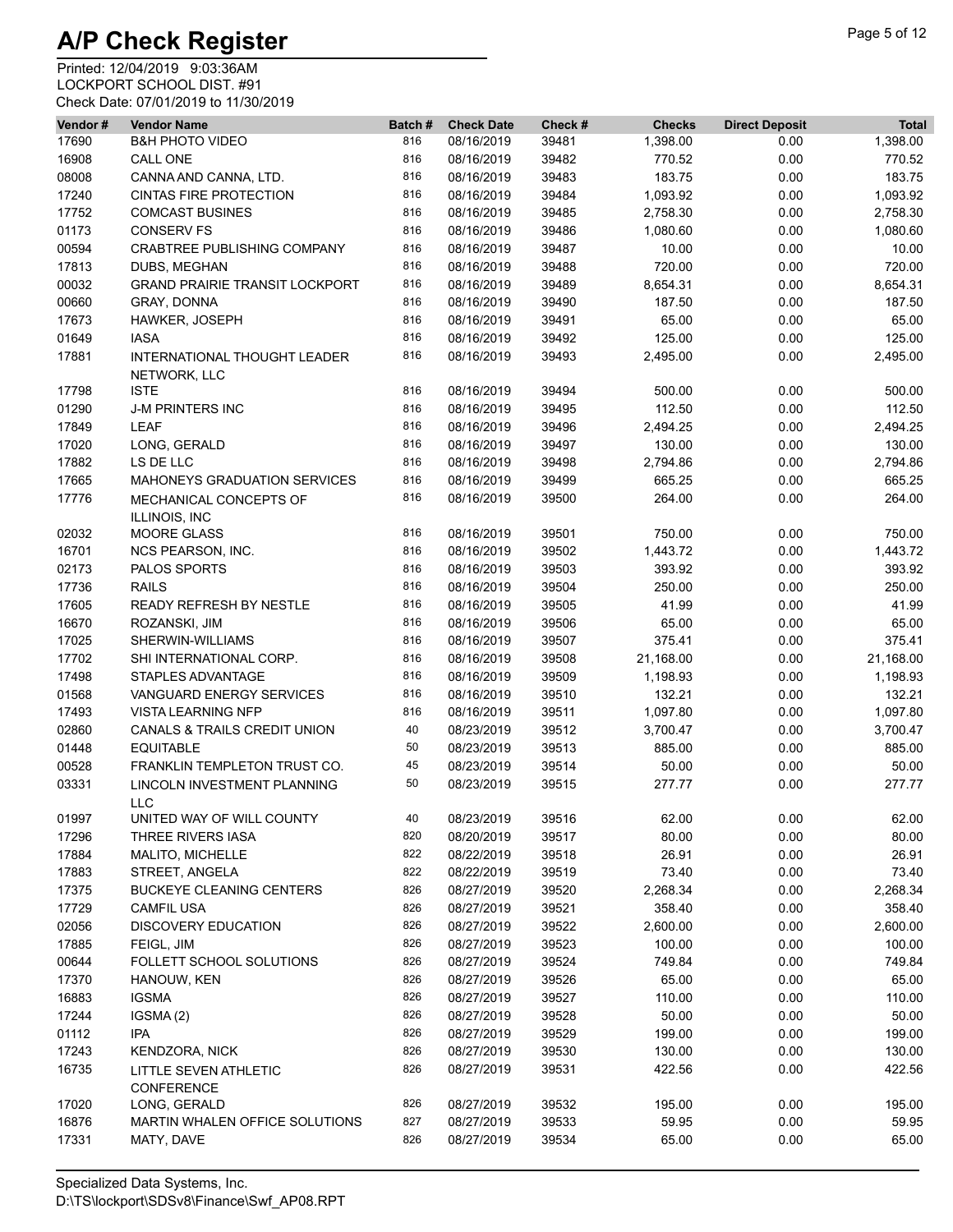| Vendor# | <b>Vendor Name</b>                        | Batch# | <b>Check Date</b> | Check # | <b>Checks</b>      | <b>Direct Deposit</b> | <b>Total</b>       |
|---------|-------------------------------------------|--------|-------------------|---------|--------------------|-----------------------|--------------------|
| 01790   | MUSIC & ARTS CENTER INC.                  | 826    | 08/27/2019        | 39535   | 1,767.80           | 0.00                  | 1,767.80           |
| 16701   | NCS PEARSON, INC.                         | 826    | 08/27/2019        | 39536   | 943.95             | 0.00                  | 943.95             |
| 02173   | PALOS SPORTS                              | 826    | 08/27/2019        | 39537   | 580.95             | 0.00                  | 580.95             |
| 17605   | READY REFRESH BY NESTLE                   | 826    | 08/27/2019        | 39538   | 43.99              | 0.00                  | 43.99              |
| 02376   | REALLY GOOD STUFF LLC                     | 826    | 08/27/2019        | 39539   | 307.91             | 0.00                  | 307.91             |
| 16729   | RESERVE ACCOUNT                           | 826    | 08/27/2019        | 39540   | 410.00             | 0.00                  | 410.00             |
| 17674   | RHINO SEAL COAT                           | 826    | 08/27/2019        | 39541   | 3,708.00           | 0.00                  | 3,708.00           |
| 16670   | ROZANSKI, JIM                             | 826    | 08/27/2019        | 39542   | 130.00             | 0.00                  | 130.00             |
| 01300   | <b>SCHOOL SPECIALTY</b>                   | 826    | 08/27/2019        | 39544   | 452.13             | 0.00                  | 452.13             |
| 02640   | <b>SPORTS HUDDLE</b>                      | 826    | 08/27/2019        | 39545   | 825.96             | 0.00                  | 825.96             |
| 17822   | <b>SUNBELT STAFFING</b>                   | 826    | 08/27/2019        | 39546   | 1,667.40           | 0.00                  | 1,667.40           |
| 00091   | TEACHERS RETIREMENT SYSTEM                | 826    | 08/27/2019        | 39547   | 8,183.96           | 0.00                  | 8,183.96           |
| 17835   | <b>FRANCZEK</b>                           | 826    | 08/27/2019        | 39548   | 522.50             | 0.00                  | 522.50             |
| 16670   | ROZANSKI, JIM                             | 827    | 08/27/2019        | 39549   | 65.00              | 0.00                  | 65.00              |
| 01883   | RYAN, TIMOTHY                             | 826    | 08/27/2019        | 39550   | 65.00              | 0.00                  | 65.00              |
| 01489   | PLAGMAN, NICOLE                           | 828    | 08/28/2019        | 39551   | 360.00             | 0.00                  | 360.00             |
| 17886   | NANCY LARSON PUBLISHERS INC               | 828    | 08/28/2019        | 39552   | 1,885.00           | 0.00                  | 1,885.00           |
| 02860   | CANALS & TRAILS CREDIT UNION              | 40     | 09/06/2019        | 39553   | 3,700.47           | 0.00                  | 3,700.47           |
| 01448   | <b>EQUITABLE</b>                          | 50     | 09/06/2019        | 39554   | 885.00             | 0.00                  | 885.00             |
| 00528   | FRANKLIN TEMPLETON TRUST CO.              | 45     | 09/06/2019        | 39555   | 50.00              | 0.00                  | 50.00              |
|         |                                           | 40     | 09/06/2019        |         |                    |                       |                    |
| 00809   | <b>GUARDIAN INSURANCE</b>                 | 50     | 09/06/2019        | 39556   | 1,913.63<br>277.77 | 0.00<br>0.00          | 1,913.63<br>277.77 |
| 03331   | LINCOLN INVESTMENT PLANNING               |        |                   | 39557   |                    |                       |                    |
|         | <b>LLC</b><br>UNITED WAY OF WILL COUNTY   | 40     |                   |         | 62.00              |                       | 62.00              |
| 01997   |                                           |        | 09/06/2019        | 39558   |                    | 0.00                  |                    |
| 17818   | ATC HEALTHCARE SERVICES, INC.             | 903    | 09/03/2019        | 39559   | 956.25             | 0.00                  | 956.25             |
| 00470   | <b>CITY OF LOCKPORT</b>                   | 903    | 09/03/2019        | 39560   | 307.84             | 0.00                  | 307.84             |
| 00080   | COMCAST-XFINITY                           | 903    | 09/03/2019        | 39561   | 14.78              | 0.00                  | 14.78              |
| 16712   | <b>COMED</b>                              | 903    | 09/03/2019        | 39562   | 14,592.30          | 0.00                  | 14,592.30          |
| 17420   | FERGUSON, BOB                             | 903    | 09/03/2019        | 39563   | 65.00              | 0.00                  | 65.00              |
| 16698   | <b>GRAINGER</b>                           | 903    | 09/03/2019        | 39564   | 467.34             | 0.00                  | 467.34             |
| 17692   | <b>GUIDING LIGHT ACADEMY</b>              | 903    | 09/03/2019        | 39565   | 6,495.60           | 0.00                  | 6,495.60           |
| 17673   | HAWKER, JOSEPH                            | 903    | 09/03/2019        | 39566   | 65.00              | 0.00                  | 65.00              |
| 17241   | HAYEN, RAY                                | 903    | 09/03/2019        | 39567   | 65.00              | 0.00                  | 65.00              |
| 01023   | <b>HOME DEPOT</b>                         | 903    | 09/03/2019        | 39568   | 3,256.86           | 0.00                  | 3,256.86           |
| 17820   | JAZOWSKI, MAGDALENA                       | 903    | 09/03/2019        | 39569   | 360.00             | 0.00                  | 360.00             |
| 17505   | LAKICS, JESSICA                           | 903    | 09/03/2019        | 39570   | 6.38               | 0.00                  | 6.38               |
| 17887   | MCWHERTER, CHERIE                         | 903    | 09/03/2019        | 39571   | 65.00              | 0.00                  | 65.00              |
| 16681   | <b>NICOR GAS</b>                          | 903    | 09/03/2019        | 39572   | 888.74             | 0.00                  | 888.74             |
| 17822   | SUNBELT STAFFING                          | 903    | 09/03/2019        | 39573   | 1,091.75           | 0.00                  | 1,091.75           |
| 17243   | <b>KENDZORA, NICK</b>                     | 909    | 09/09/2019        | 39574   | 55.00              | 0.00                  | 55.00              |
| 17887   | MCWHERTER, CHERIE                         | 909    | 09/09/2019        | 39575   | 55.00              | 0.00                  | 55.00              |
| 01489   | PLAGMAN, NICOLE                           | 909    | 09/09/2019        | 39576   | 34.95              | 0.00                  | 34.95              |
| 17888   | THE MIDWEST CLINIC                        | 909    | 09/09/2019        | 39577   | 130.00             | 0.00                  | 130.00             |
| 02860   | <b>CANALS &amp; TRAILS CREDIT UNION</b>   | 40     | 09/18/2019        | 39578   | 3,700.47           | 0.00                  | 3,700.47           |
| 01448   | <b>EQUITABLE</b>                          | 50     | 09/18/2019        | 39579   | 885.00             | 0.00                  | 885.00             |
| 00528   | FRANKLIN TEMPLETON TRUST CO.              | 45     | 09/18/2019        | 39580   | 50.00              | 0.00                  | 50.00              |
| 03331   | LINCOLN INVESTMENT PLANNING<br><b>LLC</b> | 50     | 09/18/2019        | 39581   | 277.77             | 0.00                  | 277.77             |
| 01997   | UNITED WAY OF WILL COUNTY                 | 40     | 09/18/2019        | 39582   | 62.00              | 0.00                  | 62.00              |
| 17818   | ATC HEALTHCARE SERVICES, INC.             | 919    | 09/19/2019        | 39583   | 2,913.75           | 0.00                  | 2,913.75           |
| 00139   | BARRETT HARDWARE CO.                      | 919    | 09/19/2019        | 39584   | 16.50              | 0.00                  | 16.50              |
| 17270   | BERKOTS SUPER FOODS                       | 919    | 09/19/2019        | 39585   | 7.50               | 0.00                  | 7.50               |
| 16908   | CALL ONE                                  | 919    | 09/19/2019        | 39586   | 778.16             | 0.00                  | 778.16             |
| 16707   | CATALYST SOLUTION                         | 919    | 09/19/2019        | 39587   | 551.58             | 0.00                  | 551.58             |
| 17533   | CINTAS CORPORATION #344                   | 919    | 09/19/2019        | 39588   | 205.66             | 0.00                  | 205.66             |
| 17752   | <b>COMCAST BUSINES</b>                    | 919    | 09/19/2019        | 39589   | 2,758.30           | 0.00                  | 2,758.30           |
| 16730   | CROSS POINTS SALES, INC.                  | 919    |                   | 39590   | 300.00             | 0.00                  | 300.00             |
|         |                                           |        | 09/19/2019        |         |                    |                       |                    |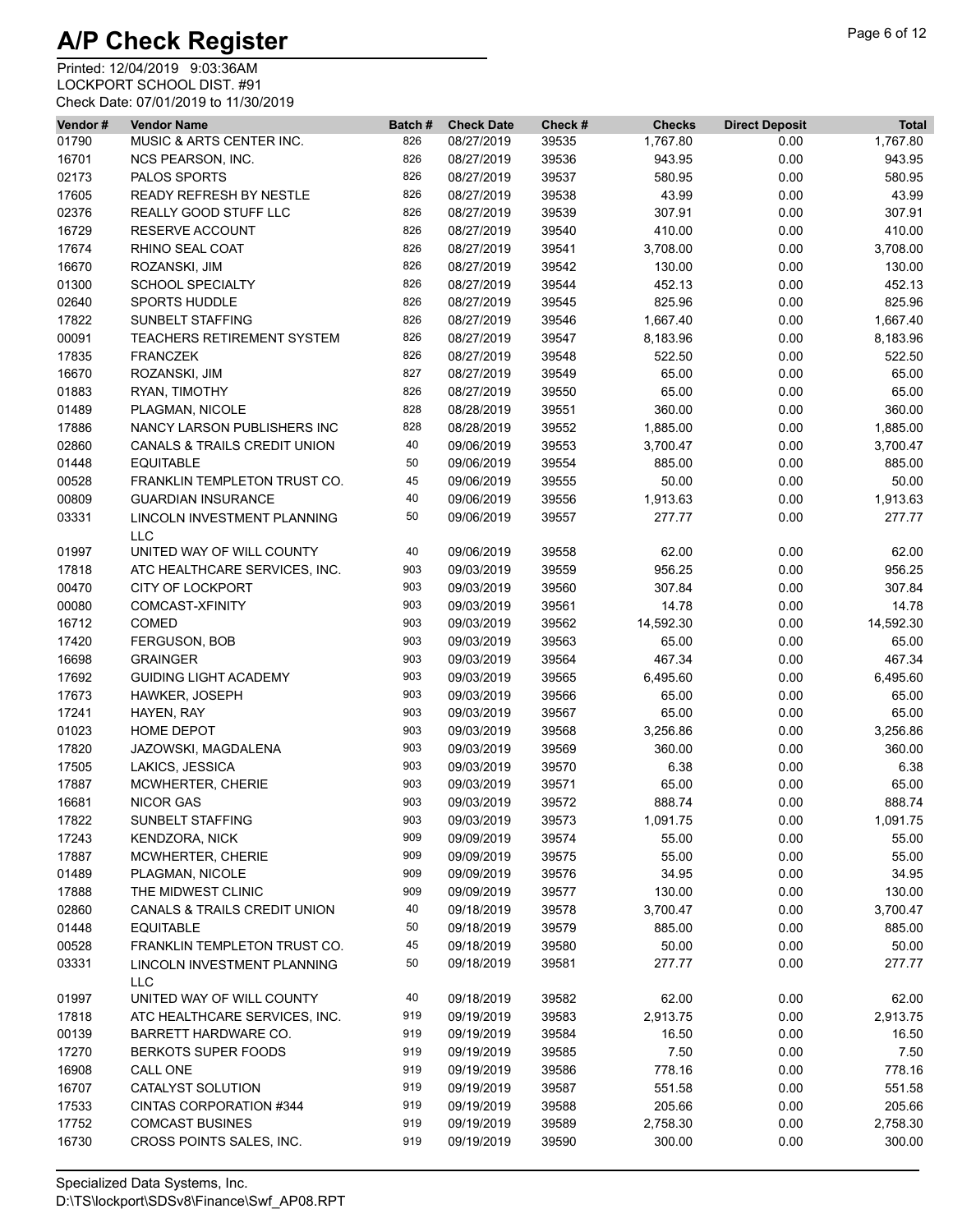| Vendor# | <b>Vendor Name</b>                                | Batch# | <b>Check Date</b> | Check # | <b>Checks</b> | <b>Direct Deposit</b> | <b>Total</b> |
|---------|---------------------------------------------------|--------|-------------------|---------|---------------|-----------------------|--------------|
| 17141   | DATAMATION IMAGING SERVICES                       | 919    | 09/19/2019        | 39591   | 153.00        | 0.00                  | 153.00       |
| 17659   | <b>DECKER EQUIPMENT</b>                           | 919    | 09/19/2019        | 39592   | 422.00        | 0.00                  | 422.00       |
| 00316   | DEMCO INC.                                        | 919    | 09/19/2019        | 39593   | 126.65        | 0.00                  | 126.65       |
| 17763   | DINGELS, ATHENA                                   | 919    | 09/19/2019        | 39594   | 48.15         | 0.00                  | 48.15        |
| 17420   | FERGUSON, BOB                                     | 919    | 09/19/2019        | 39595   | 130.00        | 0.00                  | 130.00       |
| 17022   | FISCH, MARK                                       | 919    | 09/19/2019        | 39596   | 65.00         | 0.00                  | 65.00        |
| 17835   | <b>FRANCZEK</b>                                   | 919    | 09/19/2019        | 39597   | 2,805.00      | 0.00                  | 2,805.00     |
| 01598   | GASSENSMITH & ASSOC. LTD.                         | 919    | 09/19/2019        | 39598   | 10,123.00     | 0.00                  | 10,123.00    |
| 17889   | HAUSER, IZZO, PETRARCA, GLEASON<br>& STILLMAN LLC | 919    | 09/19/2019        | 39599   | 6,278.00      | 0.00                  | 6,278.00     |
| 17241   | HAYEN, RAY                                        | 919    | 09/19/2019        | 39600   | 130.00        | 0.00                  | 130.00       |
| 17396   | <b>ILMEA</b>                                      | 919    | 09/19/2019        | 39601   | 64.00         | 0.00                  | 64.00        |
| 17866   | <b>IPRF</b>                                       | 919    | 09/19/2019        | 39602   | 4,850.00      | 0.00                  | 4,850.00     |
| 16682   | J.W. PEPPER & SON, INC.                           | 919    | 09/19/2019        | 39603   | 50.39         | 0.00                  | 50.39        |
| 17243   | KENDZORA, NICK                                    | 919    | 09/19/2019        | 39604   | 250.00        | 0.00                  | 250.00       |
| 01125   | KIN-KO ACE STORE                                  | 919    | 09/19/2019        | 39605   | 81.46         | 0.00                  | 81.46        |
| 17849   | LEAF                                              | 919    | 09/19/2019        | 39606   | 2,494.25      | 0.00                  | 2,494.25     |
| 17807   | <b>LEGO EDUCATION</b>                             | 919    | 09/19/2019        | 39607   | 1,187.70      | 0.00                  | 1,187.70     |
|         |                                                   | 919    |                   |         | 556.90        |                       |              |
| 01720   | LOCKPORT TOWNSHIP H.S. #205                       |        | 09/19/2019        | 39608   |               | 0.00                  | 556.90       |
| 16876   | MARTIN WHALEN OFFICE SOLUTIONS                    | 919    | 09/19/2019        | 39609   | 59.95         | 0.00                  | 59.95        |
| 17331   | MATY, DAVE                                        | 919    | 09/19/2019        | 39610   | 260.00        | 0.00                  | 260.00       |
| 17867   | MONOPRICE, INC                                    | 919    | 09/19/2019        | 39611   | 40.90         | 0.00                  | 40.90        |
| 16834   | NAPA AUTO PARTS                                   | 919    | 09/19/2019        | 39612   | 55.52         | 0.00                  | 55.52        |
| 16681   | <b>NICOR GAS</b>                                  | 919    | 09/19/2019        | 39613   | 899.10        | 0.00                  | 899.10       |
| 02261   | PIERSON, JIM                                      | 919    | 09/19/2019        | 39614   | 147.90        | 0.00                  | 147.90       |
| 01043   | PITNEY BOWES INC                                  | 919    | 09/19/2019        | 39615   | 102.78        | 0.00                  | 102.78       |
| 00815   | <b>PNC BANK</b>                                   | 919    | 09/19/2019        | 39616   | 1,111.11      | 0.00                  | 1,111.11     |
| 17605   | READY REFRESH BY NESTLE                           | 919    | 09/19/2019        | 39617   | 41.99         | 0.00                  | 41.99        |
| 02485   | <b>SAMS CLUB</b>                                  | 919    | 09/19/2019        | 39618   | 573.81        | 0.00                  | 573.81       |
| 17684   | <b>SCHMIDT, HARVEY</b>                            | 919    | 09/19/2019        | 39619   | 120.00        | 0.00                  | 120.00       |
| 01300   | <b>SCHOOL SPECIALTY</b>                           | 919    | 09/19/2019        | 39620   | 27.62         | 0.00                  | 27.62        |
| 17636   | <b>SELLERS, JAMES</b>                             | 919    | 09/19/2019        | 39621   | 20.33         | 0.00                  | 20.33        |
| 17479   | <b>SHAW MEDIA</b>                                 | 919    | 09/19/2019        | 39622   | 78.14         | 0.00                  | 78.14        |
| 17025   | SHERWIN-WILLIAMS                                  | 919    | 09/19/2019        | 39623   | 101.76        | 0.00                  | 101.76       |
| 02627   | SOUTHWEST PEST CONTROL                            | 919    | 09/19/2019        | 39624   | 80.00         | 0.00                  | 80.00        |
| 02630   | SPECIALIZED DATA SYSTEMS                          | 919    | 09/19/2019        | 39625   | 4,200.00      | 0.00                  | 4,200.00     |
| 17891   | ST. PAUL SCHOOL                                   | 919    | 09/19/2019        | 39626   | 55.55         | 0.00                  | 55.55        |
| 17498   | <b>STAPLES ADVANTAGE</b>                          | 919    | 09/19/2019        | 39627   | 3,139.67      | 0.00                  | 3,139.67     |
| 01589   | STAPLES CREDIT PLAN                               | 919    | 09/19/2019        | 39628   | 69.99         | 0.00                  | 69.99        |
| 17822   | SUNBELT STAFFING                                  | 919    | 09/19/2019        | 39629   | 3,096.60      | 0.00                  | 3,096.60     |
| 17757   | SuperFleet Mastercard Program                     | 919    | 09/19/2019        | 39630   | 103.16        | 0.00                  | 103.16       |
| 02465   | TAMES / HEALTH RESOURCE<br><b>SERVICE</b>         | 919    | 09/19/2019        | 39631   | 133.36        | 0.00                  | 133.36       |
| 01568   | VANGUARD ENERGY SERVICES                          | 919    | 09/19/2019        | 39632   | 163.37        | 0.00                  | 163.37       |
| 01357   | <b>WAREHOUSE DIRECT</b>                           | 919    | 09/19/2019        | 39633   | 492.73        | 0.00                  | 492.73       |
| 00210   | WASTE MANAGEMENT OF IL                            | 919    | 09/19/2019        | 39634   | 1,299.22      | 0.00                  | 1,299.22     |
| 00973   | WILL COUNTY R.O.E.                                | 919    | 09/19/2019        | 39635   | 169.50        | 0.00                  | 169.50       |
| 17818   | ATC HEALTHCARE SERVICES, INC.                     | 924    | 09/24/2019        | 39636   | 911.25        | 0.00                  | 911.25       |
| 17375   | <b>BUCKEYE CLEANING CENTERS</b>                   | 924    | 09/24/2019        | 39637   | 763.06        | 0.00                  | 763.06       |
| 00681   | CES                                               | 924    | 09/24/2019        | 39638   | 698.12        | 0.00                  | 698.12       |
| 00825   | <b>FOREST ALARM SERVICE</b>                       | 924    | 09/24/2019        | 39639   | 168.00        | 0.00                  | 168.00       |
| 17827   | <b>GAGGLE.NET INC</b>                             | 924    | 09/24/2019        | 39640   | 2,340.00      | 0.00                  | 2,340.00     |
|         |                                                   | 924    |                   |         |               |                       |              |
| 00032   | <b>GRAND PRAIRIE TRANSIT LOCKPORT</b>             |        | 09/24/2019        | 39641   | 12,668.97     | 0.00                  | 12,668.97    |
| 16846   | GT MECHANICAL, INC.                               | 924    | 09/24/2019        | 39642   | 36,265.75     | 0.00                  | 36,265.75    |
| 17059   | <b>IJAS</b>                                       | 924    | 09/24/2019        | 39643   | 75.00         | 0.00                  | 75.00        |
| 17396   | <b>ILMEA</b>                                      | 924    | 09/24/2019        | 39644   | 8.00          | 0.00                  | 8.00         |
| 16682   | J.W. PEPPER & SON, INC.                           | 924    | 09/24/2019        | 39645   | 134.99        | 0.00                  | 134.99       |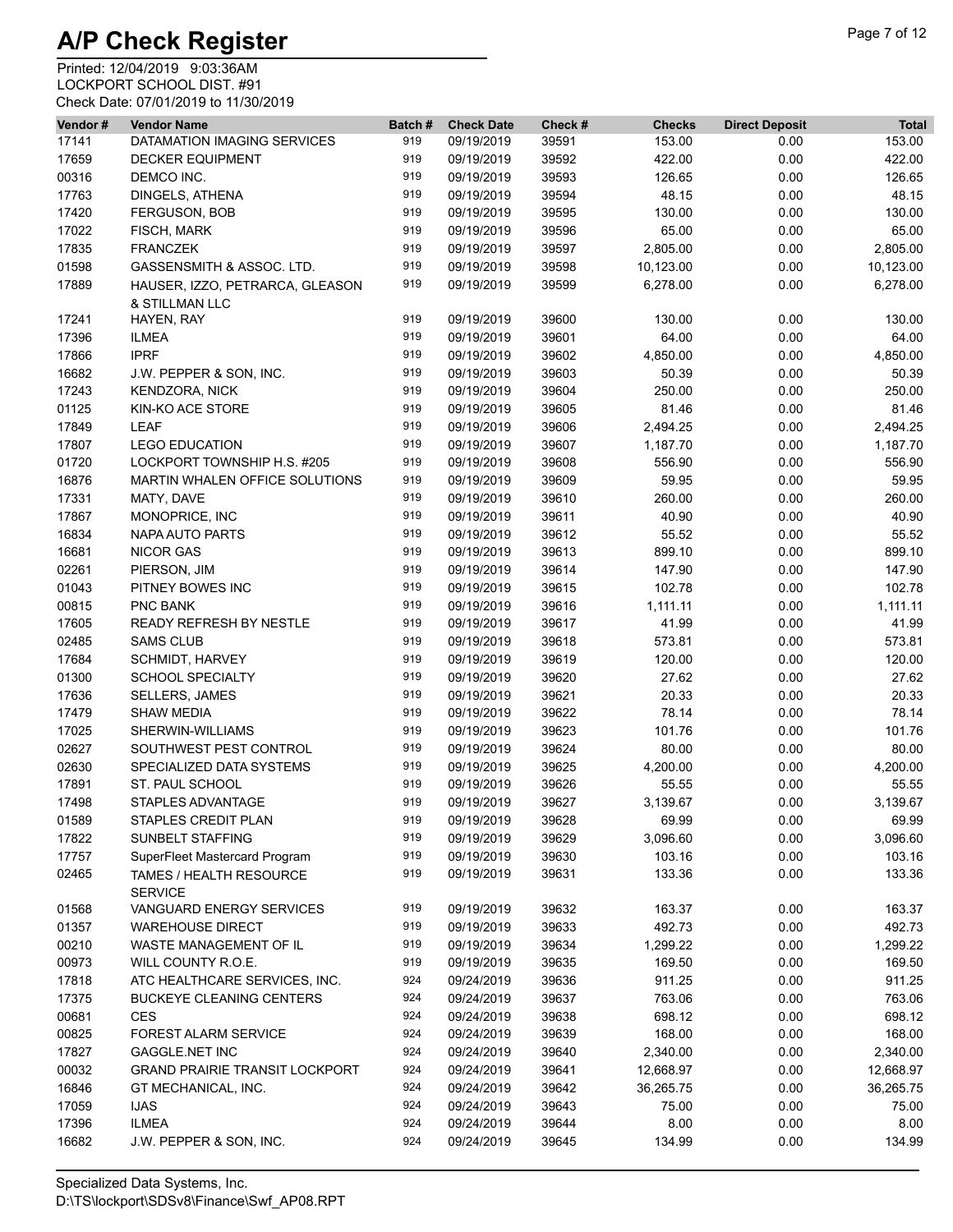| Vendor#        | <b>Vendor Name</b>                               | Batch# | <b>Check Date</b>        | Check #        | <b>Checks</b>  | <b>Direct Deposit</b> | <b>Total</b>    |
|----------------|--------------------------------------------------|--------|--------------------------|----------------|----------------|-----------------------|-----------------|
| 17892          | KENDZORA, JEFF                                   | 924    | 09/24/2019               | 39646          | 65.00          | 0.00                  | 65.00           |
| 17060          | Lockport School District 91 Activity<br>Account  | 924    | 09/24/2019               | 39647          | 490.04         | 0.00                  | 490.04          |
| 01720          | LOCKPORT TOWNSHIP H.S. #205                      | 924    | 09/24/2019               | 39648          | 2,660.10       | 0.00                  | 2,660.10        |
| 17893          | <b>MATT WILHELM INC</b>                          | 924    | 09/24/2019               | 39649          | 275.00         | 0.00                  | 275.00          |
| 17153          | MAY, RYNE                                        | 924    | 09/24/2019               | 39650          | 130.00         | 0.00                  | 130.00          |
| 01790          | <b>MUSIC &amp; ARTS CENTER INC.</b>              | 924    | 09/24/2019               | 39651          | 216.00         | 0.00                  | 216.00          |
| 17605          | READY REFRESH BY NESTLE                          | 924    | 09/24/2019               | 39652          | 43.99          | 0.00                  | 43.99           |
| 16904          | SADLIER, WILLIAM H.                              | 924    | 09/24/2019               | 39653          | 3,032.53       | 0.00                  | 3,032.53        |
| 02476          | SAFEGUARD BUSINESS SYSTEMS                       | 924    | 09/24/2019               | 39654          | 234.09         | 0.00                  | 234.09          |
| 17684          | <b>SCHMIDT, HARVEY</b>                           | 924    | 09/24/2019               | 39655          | 65.00          | 0.00                  | 65.00           |
| 02860          | <b>CANALS &amp; TRAILS CREDIT UNION</b>          | 40     | 10/04/2019               | 39656          | 3,700.47       | 0.00                  | 3,700.47        |
| 00640          | <b>DISTRICT 91 TEACHERS ASN</b>                  | 40     | 10/04/2019               | 39657          | 2,570.40       | 0.00                  | 2,570.40        |
| 01448          | <b>EQUITABLE</b>                                 | 50     | 10/04/2019               | 39658          | 885.00         | 0.00                  | 885.00          |
| 00528          | FRANKLIN TEMPLETON TRUST CO.                     | 45     | 10/04/2019               | 39659          | 50.00          | 0.00                  | 50.00           |
| 00809          | <b>GUARDIAN INSURANCE</b>                        | 40     | 10/04/2019               | 39660          | 1,913.63       | 0.00                  | 1,913.63        |
| 03331          | LINCOLN INVESTMENT PLANNING                      | 50     | 10/04/2019               | 39661          | 277.77         | 0.00                  | 277.77          |
|                | <b>LLC</b>                                       |        |                          |                |                |                       |                 |
| 01997          | UNITED WAY OF WILL COUNTY                        | 40     | 10/04/2019               | 39662          | 62.00          | 0.00                  | 62.00           |
| 17848          | AssetGenie, Inc.                                 | 1007   | 10/09/2019               | 39663          | 151.80         | 0.00                  | 151.80          |
| 17818          | ATC HEALTHCARE SERVICES, INC.                    | 1007   | 10/09/2019               | 39664          | 2,947.50       | 0.00                  | 2,947.50        |
| 16855          | <b>BARNES &amp; NOBLE</b>                        | 1007   | 10/09/2019               | 39665          | 107.85         | 0.00                  | 107.85          |
| 00139          | <b>BARRETT HARDWARE CO.</b>                      | 1007   | 10/09/2019               | 39666          | 56.88          | 0.00                  | 56.88           |
| 17895          | <b>BURNETTE, LINDSEY</b>                         | 1007   | 10/09/2019               | 39667          | 205.79         | 0.00                  | 205.79          |
| 16707          | CATALYST SOLUTION                                | 1007   | 10/09/2019               | 39668          | 551.58         | 0.00                  | 551.58          |
| 17533          | CINTAS CORPORATION #344                          | 1008   | 10/09/2019               | 39669          | 205.60         | 0.00                  | 205.60          |
| 00470          | <b>CITY OF LOCKPORT</b>                          | 1007   | 10/09/2019               | 39670          | 1,338.00       | 0.00                  | 1,338.00        |
| 17752          | <b>COMCAST BUSINES</b>                           | 1008   | 10/09/2019               | 39671          | 2,758.72       | 0.00                  | 2,758.72        |
| 00080          | COMCAST-XFINITY                                  | 1007   | 10/09/2019               | 39672          | 14.78          | 0.00                  | 14.78           |
| 16712          | COMED                                            | 1007   | 10/09/2019               | 39673          | 3,337.72       | 0.00                  | 3,337.72        |
| 17121          | E.T. PADDOCK                                     | 1007   | 10/09/2019               | 39674          | 516.00         | 0.00                  | 516.00          |
| 17781          | <b>FOUNDATION FOR LEARNING LLC</b>               | 1007   | 10/09/2019               | 39675          | 105.50         | 0.00                  | 105.50          |
| 17894          | <b>GAUTHIER, JONATHAN</b>                        | 1007   | 10/09/2019               | 39676          | 65.00          | 0.00                  | 65.00           |
| 16773          | <b>GILKERSON MASONRY</b><br><b>CORPORATION</b>   | 1008   | 10/09/2019               | 39677          | 280.00         | 0.00                  | 280.00          |
| 17889          | HAUSER, IZZO, PETRARCA, GLEASON                  | 1008   | 10/09/2019               | 39678          | 621.00         | 0.00                  | 621.00          |
|                | & STILLMAN LLC<br>HOME DEPOT                     | 1007   | 10/09/2019               | 39679          | 9.00           | 0.00                  | 9.00            |
| 01023          | HORVATH, BOB                                     | 1007   | 10/09/2019               | 39680          | 65.00          | 0.00                  | 65.00           |
| 17237<br>17619 |                                                  | 1007   | 10/09/2019               | 39681          | 65.00          |                       |                 |
| 17361          | HURLEY, DALE<br><b>IDENTAKID</b>                 | 1007   | 10/09/2019               | 39682          | 739.84         | 0.00<br>0.00          | 65.00<br>739.84 |
| 17396          | <b>ILMEA</b>                                     | 1007   | 10/09/2019               |                | 120.00         | 0.00                  | 120.00          |
| 01290          | <b>J-M PRINTERS INC</b>                          | 1007   | 10/09/2019               | 39683<br>39684 | 66.00          | 0.00                  | 66.00           |
|                |                                                  | 1007   |                          |                |                |                       |                 |
| 17620<br>01125 | <b>KEIGHER, TERRY</b><br>KIN-KO ACE STORE        | 1007   | 10/09/2019<br>10/09/2019 | 39685<br>39686 | 65.00<br>17.44 | 0.00<br>0.00          | 65.00<br>17.44  |
| 17029          | KONOWS CORN MAZE                                 | 1007   | 10/09/2019               | 39687          | 416.00         | 0.00                  | 416.00          |
|                | LEONARD, NICHOLAS                                | 1008   |                          |                | 3,600.00       |                       |                 |
| 17896          |                                                  | 1007   | 10/09/2019               | 39688          |                | 0.00                  | 3,600.00        |
| 17861          | LODESTONE CENTER FOR<br><b>BEHAVIORAL HEALTH</b> |        | 10/09/2019               | 39689          | 257.50         | 0.00                  | 257.50          |
| 01750          | LOTS OF FLOWERS                                  | 1008   | 10/09/2019               | 39690          | 60.00          | 0.00                  | 60.00           |
| 17269          | MARSHALL, JOE                                    | 1007   | 10/09/2019               | 39691          | 130.00         | 0.00                  | 130.00          |
| 16876          | MARTIN WHALEN OFFICE SOLUTIONS                   | 1008   | 10/09/2019               | 39692          | 59.95          | 0.00                  | 59.95           |
| 17696          | MATUSZEWSKI, GREG                                | 1007   | 10/09/2019               | 39693          | 130.00         | 0.00                  | 130.00          |
| 17897          | <b>MICRODUINO</b>                                | 1008   | 10/09/2019               | 39694          | 306.78         | 0.00                  | 306.78          |
| 17874          | <b>MOBYMAX</b>                                   | 1007   | 10/09/2019               | 39695          | 99.00          | 0.00                  | 99.00           |
| 01790          | MUSIC & ARTS CENTER INC.                         | 1007   | 10/09/2019               | 39696          | 120.00         | 0.00                  | 120.00          |
| 02261          | PIERSON, JIM                                     | 1007   | 10/09/2019               | 39697          | 99.18          | 0.00                  | 99.18           |
|                |                                                  |        |                          |                |                |                       |                 |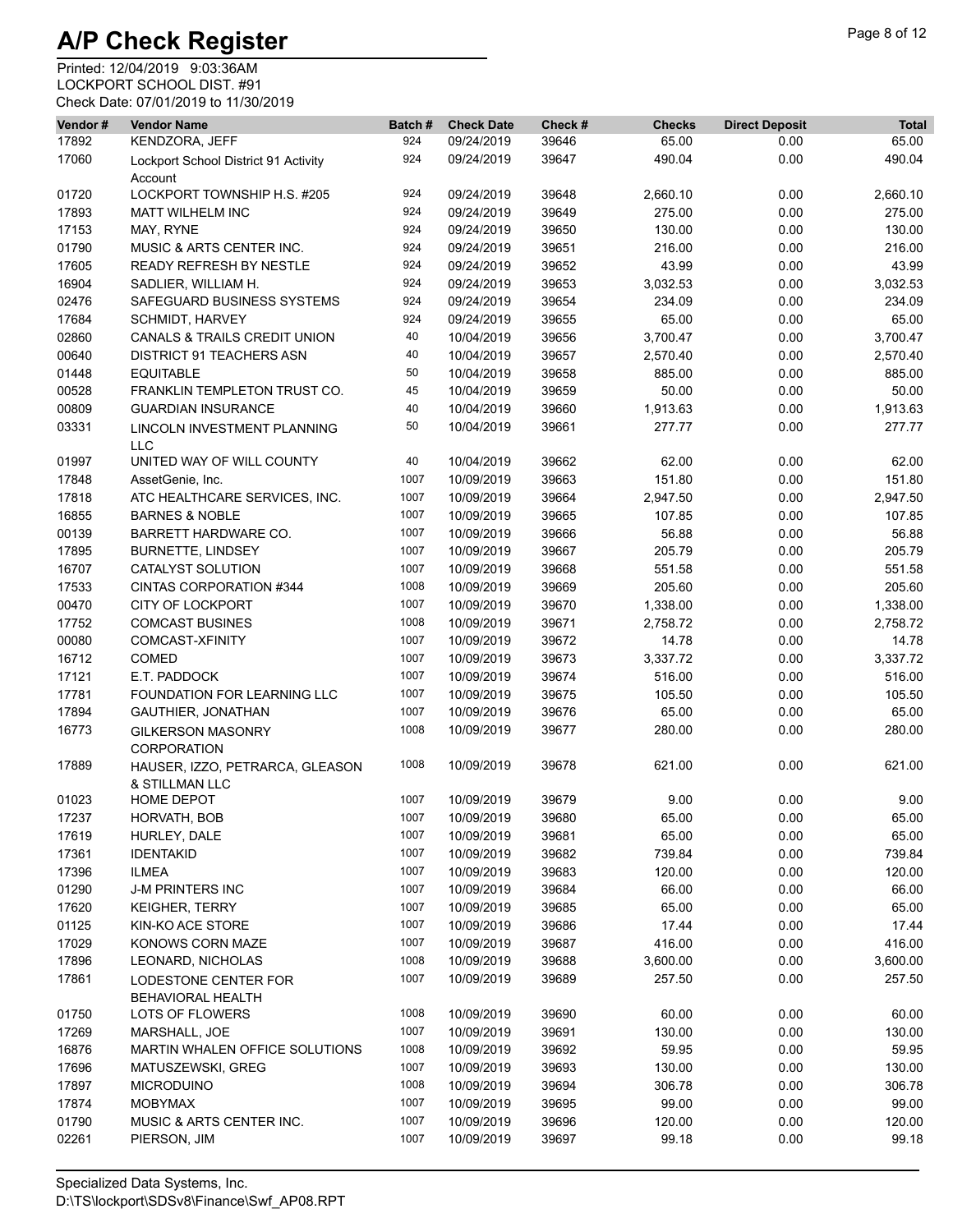| Vendor# | <b>Vendor Name</b>                               | Batch# | <b>Check Date</b> | Check # | <b>Checks</b> | <b>Direct Deposit</b> | <b>Total</b> |
|---------|--------------------------------------------------|--------|-------------------|---------|---------------|-----------------------|--------------|
| 00815   | <b>PNC BANK</b>                                  | 1008   | 10/09/2019        | 39698   | 982.34        | 0.00                  | 982.34       |
| 17605   | READY REFRESH BY NESTLE                          | 1008   | 10/09/2019        | 39699   | 85.98         | 0.00                  | 85.98        |
| 01300   | <b>SCHOOL SPECIALTY</b>                          | 1007   | 10/09/2019        | 39700   | 855.90        | 0.00                  | 855.90       |
| 17636   | <b>SELLERS, JAMES</b>                            | 1007   | 10/09/2019        | 39701   | 21.40         | 0.00                  | 21.40        |
| 02627   | SOUTHWEST PEST CONTROL                           | 1007   | 10/09/2019        | 39702   | 80.00         | 0.00                  | 80.00        |
| 17873   | SPHERO INC                                       | 1007   | 10/09/2019        | 39703   | 906.56        | 0.00                  | 906.56       |
| 02640   | SPORTS HUDDLE                                    | 1007   | 10/09/2019        | 39704   | 12.00         | 0.00                  | 12.00        |
| 17591   | <b>SQUARE</b>                                    | 1008   | 10/09/2019        | 39705   | 713.00        | 0.00                  | 713.00       |
| 17822   | <b>SUNBELT STAFFING</b>                          | 1007   | 10/09/2019        | 39706   | 1,111.60      | 0.00                  | 1,111.60     |
| 17757   | SuperFleet Mastercard Program                    | 1008   | 10/09/2019        | 39707   | 75.95         | 0.00                  | 75.95        |
| 02888   | <b>U.S. POSTAL SERVICE</b>                       | 1008   | 10/09/2019        | 39708   | 235.00        | 0.00                  | 235.00       |
| 16755   | <b>UPS</b>                                       | 1008   | 10/09/2019        | 39709   | 6.06          | 0.00                  | 6.06         |
| 01568   | VANGUARD ENERGY SERVICES                         | 1008   | 10/09/2019        | 39710   | 191.18        | 0.00                  | 191.18       |
| 00210   | WASTE MANAGEMENT OF IL                           | 1008   | 10/09/2019        | 39711   | 986.21        | 0.00                  | 986.21       |
| 03250   | ZANER BLOSER                                     | 1008   | 10/09/2019        | 39712   | 1,062.04      | 0.00                  | 1,062.04     |
| 02485   | <b>SAMS CLUB</b>                                 | 1009   | 10/09/2019        | 39713   | 279.44        | 0.00                  | 279.44       |
| 02860   | CANALS & TRAILS CREDIT UNION                     | 40     | 10/18/2019        | 39714   | 3,700.47      | 0.00                  | 3,700.47     |
| 00640   | <b>DISTRICT 91 TEACHERS ASN</b>                  | 40     | 10/18/2019        | 39715   | 2,570.40      | 0.00                  | 2,570.40     |
| 01448   | <b>EQUITABLE</b>                                 | 50     | 10/18/2019        | 39716   | 885.00        | 0.00                  | 885.00       |
| 00528   | FRANKLIN TEMPLETON TRUST CO.                     | 45     | 10/18/2019        | 39717   | 50.00         | 0.00                  | 50.00        |
| 03331   | <b>LINCOLN INVESTMENT PLANNING</b><br><b>LLC</b> | 50     | 10/18/2019        | 39718   | 277.77        | 0.00                  | 277.77       |
| 01997   | UNITED WAY OF WILL COUNTY                        | 40     | 10/18/2019        | 39719   | 62.00         | 0.00                  | 62.00        |
| 17850   | AlphaCard                                        | 1017   | 10/17/2019        | 39720   | 346.95        | 0.00                  | 346.95       |
| 17818   | ATC HEALTHCARE SERVICES, INC.                    | 1017   | 10/17/2019        | 39721   | 1,518.75      | 0.00                  | 1,518.75     |
| 00681   | <b>CES</b>                                       | 1017   | 10/17/2019        | 39722   | 3,322.00      | 0.00                  | 3,322.00     |
| 17500   | <b>CUSHMAN, ANGELA</b>                           | 1017   | 10/17/2019        | 39723   | 360.00        | 0.00                  | 360.00       |
| 17835   | <b>FRANCZEK</b>                                  | 1017   | 10/17/2019        | 39724   | 745.00        | 0.00                  | 745.00       |
| 00660   | GRAY, DONNA                                      | 1017   | 10/17/2019        | 39725   | 275.68        | 0.00                  | 275.68       |
| 02681   | ILLINOIS STATE BOARD OF<br><b>EDUCATION</b>      | 1017   | 10/17/2019        | 39726   | 3,371.00      | 0.00                  | 3,371.00     |
| 17460   | KRAWCZYK, BILL                                   | 1017   | 10/17/2019        | 39727   | 65.00         | 0.00                  | 65.00        |
| 17505   | LAKICS, JESSICA                                  | 1017   | 10/17/2019        | 39728   | 12.18         | 0.00                  | 12.18        |
| 17849   | <b>LEAF</b>                                      | 1017   | 10/17/2019        | 39729   | 2,494.25      | 0.00                  | 2,494.25     |
| 17060   | Lockport School District 91 Activity<br>Account  | 1017   | 10/17/2019        | 39730   | 46.00         | 0.00                  | 46.00        |
| 17020   | LONG, GERALD                                     | 1017   | 10/17/2019        | 39732   | 65.00         | 0.00                  | 65.00        |
| 01790   | MUSIC & ARTS CENTER INC.                         | 1016   | 10/17/2019        | 39733   | 23,055.82     | 0.00                  | 23,055.82    |
| 17785   | NAPERVILLE PSYCHIATRIC<br><b>VENTURES</b>        | 1017   | 10/17/2019        | 39734   | 998.40        | 0.00                  | 998.40       |
| 16787   | OESTREICH SALES & SERVICE INC                    | 1017   | 10/17/2019        | 39735   | 107.00        | 0.00                  | 107.00       |
| 00996   | PITSCO, INC                                      | 1017   | 10/17/2019        | 39736   | 404.25        | 0.00                  | 404.25       |
| 16888   | RIVEREDGE HOSPITAL                               | 1017   | 10/17/2019        | 39737   | 300.00        | 0.00                  | 300.00       |
| 17760   | S.E.A.L.S. SOUTH, INC                            | 1017   | 10/17/2019        | 39738   | 2,255.50      | 0.00                  | 2,255.50     |
| 01300   | <b>SCHOOL SPECIALTY</b>                          | 1017   | 10/17/2019        | 39739   | 511.85        | 0.00                  | 511.85       |
| 17898   | STALKER SPORTS FLOORS                            | 1017   | 10/17/2019        | 39740   | 2,675.00      | 0.00                  | 2,675.00     |
| 17498   | STAPLES ADVANTAGE                                | 1018   | 10/18/2019        | 39741   | 721.68        | 0.00                  | 721.68       |
| 00032   | <b>GRAND PRAIRIE TRANSIT LOCKPORT</b>            | 1018   | 10/18/2019        | 39742   | 22,643.54     | 0.00                  | 22,643.54    |
| 01720   | LOCKPORT TOWNSHIP H.S. #205                      | 1018   | 10/18/2019        | 39743   | 6,414.19      | 0.00                  | 6,414.19     |
| 17899   | <b>IAHPERD</b>                                   | 1021   | 10/21/2019        | 39744   | 570.00        | 0.00                  | 570.00       |
| 17591   | <b>SQUARE</b>                                    | 1023   | 10/23/2019        | 39745   | 713.00        | 0.00                  | 713.00       |
| 02860   | CANALS & TRAILS CREDIT UNION                     | 40     | 11/01/2019        | 39746   | 3,700.47      | 0.00                  | 3,700.47     |
| 00640   | DISTRICT 91 TEACHERS ASN                         | 40     | 11/01/2019        | 39747   | 2,570.40      | 0.00                  | 2,570.40     |
| 01448   | <b>EQUITABLE</b>                                 | 50     | 11/01/2019        | 39748   | 885.00        | 0.00                  | 885.00       |
| 00528   | FRANKLIN TEMPLETON TRUST CO.                     | 45     | 11/01/2019        | 39749   | 50.00         | 0.00                  | 50.00        |
| 00809   | <b>GUARDIAN INSURANCE</b>                        | 40     | 11/01/2019        | 39750   | 1,913.63      | 0.00                  | 1,913.63     |
| 03331   | LINCOLN INVESTMENT PLANNING<br>LLC               | 50     | 11/01/2019        | 39751   | 277.77        | 0.00                  | 277.77       |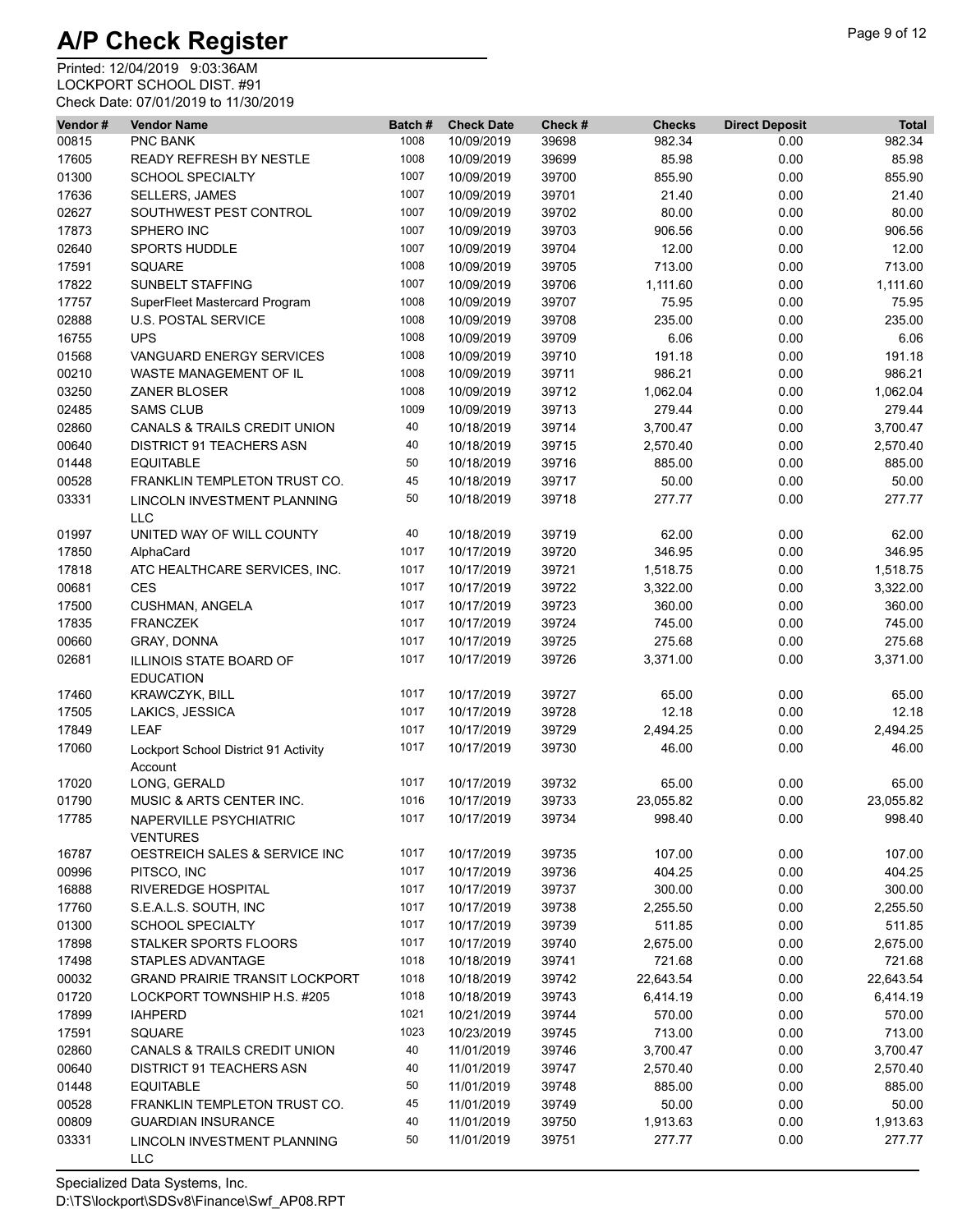| Vendor# | <b>Vendor Name</b>                       | Batch# | <b>Check Date</b>        | Check #        | <b>Checks</b>      | <b>Direct Deposit</b> | <b>Total</b> |
|---------|------------------------------------------|--------|--------------------------|----------------|--------------------|-----------------------|--------------|
| 01997   | UNITED WAY OF WILL COUNTY                | 40     | 11/01/2019               | 39752          | 62.00              | 0.00                  | 62.00        |
| 17900   | Apgar, Oliver or Margaret                | 1031   | 10/31/2019               | 39753          | 37.40              | 0.00                  | 37.40        |
| 17818   | ATC HEALTHCARE SERVICES, INC.            | 1031   | 10/31/2019               | 39754          | 3,037.50           | 0.00                  | 3,037.50     |
| 17375   | <b>BUCKEYE CLEANING CENTERS</b>          | 1031   | 10/31/2019               | 39755          | 2,095.36           | 0.00                  | 2,095.36     |
| 16908   | CALL ONE                                 | 1031   | 10/31/2019               | 39756          | 782.18             | 0.00                  | 782.18       |
| 17141   | DATAMATION IMAGING SERVICES              | 1031   | 10/31/2019               | 39757          | 153.00             | 0.00                  | 153.00       |
| 00316   | DEMCO INC.                               | 1031   | 10/31/2019               | 39758          | 40.57              | 0.00                  | 40.57        |
| 17813   | DUBS, MEGHAN                             | 1031   | 10/31/2019               | 39759          | 360.00             | 0.00                  | 360.00       |
| 00660   | GRAY, DONNA                              | 1031   | 10/31/2019               | 39760          | 47.39              | 0.00                  | 47.39        |
| 01120   | <b>IASB</b>                              | 1031   | 10/31/2019               | 39761          | 1,950.00           | 0.00                  | 1,950.00     |
| 16682   | J.W. PEPPER & SON, INC.                  | 1031   | 10/31/2019               | 39762          | 271.31             | 0.00                  | 271.31       |
| 17043   | KUZMA, JAMES                             | 1031   | 10/31/2019               | 39763          | 65.00              | 0.00                  | 65.00        |
| 01700   | LOCKPORT AREA SPECIAL ED                 | 1031   | 10/31/2019               | 39764          | 50.00              | 0.00                  | 50.00        |
| 17269   | MARSHALL, JOE                            | 1031   | 10/31/2019               | 39765          | 65.00              | 0.00                  | 65.00        |
| 17696   | MATUSZEWSKI, GREG                        | 1031   | 10/31/2019               | 39766          | 65.00              | 0.00                  | 65.00        |
| 17153   | MAY, RYNE                                | 1031   | 10/31/2019               | 39767          | 65.00              | 0.00                  | 65.00        |
| 16834   | <b>NAPA AUTO PARTS</b>                   | 1031   | 10/31/2019               | 39768          | 59.98              | 0.00                  | 59.98        |
| 16787   | <b>OESTREICH SALES &amp; SERVICE INC</b> | 1031   | 10/31/2019               | 39769          | 107.00             | 0.00                  | 107.00       |
| 17901   | PEAG LLC                                 | 1031   | 10/31/2019               | 39770          | 180.00             | 0.00                  | 180.00       |
| 16995   | <b>READ NATURALLY</b>                    | 1031   | 10/31/2019               | 39771          | 891.00             | 0.00                  | 891.00       |
| 16729   | <b>RESERVE ACCOUNT</b>                   | 1031   | 10/31/2019               | 39772          | 410.00             | 0.00                  | 410.00       |
| 16888   | <b>RIVEREDGE HOSPITAL</b>                | 1031   | 10/31/2019               | 39773          | 150.00             | 0.00                  | 150.00       |
| 16670   | ROZANSKI, JIM                            | 1031   | 10/31/2019               | 39774          | 65.00              | 0.00                  | 65.00        |
| 01883   | RYAN, TIMOTHY                            | 1031   | 10/31/2019               | 39775          | 65.00              | 0.00                  | 65.00        |
| 01428   | SCHOOL NURSE SUPPLY                      | 1031   | 10/31/2019               | 39776          | 349.78             | 0.00                  | 349.78       |
| 17902   | SEGURA, OCTAVIO OR VERNICA               | 1031   | 10/31/2019               | 39777          | 3.60               | 0.00                  | 3.60         |
| 17822   | <b>SUNBELT STAFFING</b>                  | 1031   | 10/31/2019               | 39778          | 1,131.45           | 0.00                  | 1,131.45     |
| 17832   | UMB BANK N.A.                            | 1031   | 10/31/2019               | 39779          | 636.00             | 0.00                  | 636.00       |
| 00111   | WENGER CORP.                             | 1031   | 10/31/2019               | 39780          | 797.00             | 0.00                  | 797.00       |
| 17903   | <b>WEST MUSIC</b>                        | 1031   | 10/31/2019               | 39781          | 875.00             | 0.00                  | 875.00       |
| 00973   | WILL COUNTY R.O.E.                       | 1031   | 10/31/2019               | 39782          | 150.00             | 0.00                  | 150.00       |
| 16876   | MARTIN WHALEN OFFICE SOLUTIONS           | 1101   | 11/01/2019               | 39783          | 59.95              | 0.00                  | 59.95        |
| 17822   | <b>SUNBELT STAFFING</b>                  | 1101   | 11/01/2019               | 39784          | 3,334.80           | 0.00                  | 3,334.80     |
| 17260   | ADELMANN, BEVERLY                        | 1108   | 11/08/2019               | 39785          | 150.00             | 0.00                  | 150.00       |
| 17818   | ATC HEALTHCARE SERVICES, INC.            | 1108   | 11/08/2019               | 39786          | 2,328.75           | 0.00                  | 2,328.75     |
| 17690   | <b>B&amp;H PHOTO VIDEO</b>               | 1108   | 11/08/2019               | 39787          | 388.00             | 0.00                  | 388.00       |
| 00139   | BARRETT HARDWARE CO.                     | 1108   | 11/08/2019               | 39788          | 132.47             | 0.00                  | 132.47       |
| 17904   | BECKWITH, ANDREW                         | 1108   | 11/08/2019               | 39789          | 75.00              | 0.00                  | 75.00        |
| 16707   | CATALYST SOLUTION                        | 1108   |                          |                |                    |                       | 551.58       |
| 00470   | <b>CITY OF LOCKPORT</b>                  | 1108   | 11/08/2019<br>11/08/2019 | 39790<br>39791 | 551.58<br>1,051.12 | 0.00<br>0.00          | 1,051.12     |
| 17905   | <b>CLOTHESPIN PUPPETS</b>                | 1108   | 11/08/2019               | 39792          | 400.00             | 0.00                  | 400.00       |
| 00080   | COMCAST-XFINITY                          | 1108   | 11/08/2019               | 39793          | 14.78              | 0.00                  | 14.78        |
| 16712   | <b>COMED</b>                             | 1108   | 11/08/2019               | 39794          |                    | 0.00                  | 8,753.15     |
|         |                                          | 1108   |                          |                | 8,753.15           |                       |              |
| 17168   | COVEY, BRIAN                             |        | 11/08/2019               | 39795          | 50.00              | 0.00                  | 50.00        |
| 17169   | DRAGOSH, CYNTHIA                         | 1108   | 11/08/2019               | 39796          | 42.34              | 0.00                  | 42.34        |
| 16846   | GT MECHANICAL, INC.                      | 1108   | 11/08/2019               | 39797          | 6,666.76           | 0.00                  | 6,666.76     |
| 17692   | <b>GUIDING LIGHT ACADEMY</b>             | 1108   | 11/08/2019               | 39798          | 11,317.68          | 0.00                  | 11,317.68    |
| 01000   | <b>HERMITAGE ART COMPANY</b>             | 1108   | 11/08/2019               | 39799          | 69.77              | 0.00                  | 69.77        |
| 01023   | HOME DEPOT                               | 1108   | 11/08/2019               | 39800          | 76.03              | 0.00                  | 76.03        |
| 01125   | KIN-KO ACE STORE                         | 1108   | 11/08/2019               | 39801          | 80.80              | 0.00                  | 80.80        |
| 17043   | KUZMA, JAMES                             | 1108   | 11/08/2019               | 39802          | 65.00              | 0.00                  | 65.00        |
| 17660   | LINCOLN REGIONAL SAFE SCHOOL             | 1108   | 11/08/2019               | 39803          | 110.00             | 0.00                  | 110.00       |
| 01750   | LOTS OF FLOWERS                          | 1108   | 11/08/2019               | 39804          | 65.94              | 0.00                  | 65.94        |
| 17165   | MAURER, BETH                             | 1108   | 11/08/2019               | 39805          | 150.00             | 0.00                  | 150.00       |
| 17531   | MINARICH, KIMBERLY                       | 1108   | 11/08/2019               | 39806          | 50.00              | 0.00                  | 50.00        |
| 01790   | MUSIC & ARTS CENTER INC.                 | 1108   | 11/08/2019               | 39807          | 160.50             | 0.00                  | 160.50       |
| 01043   | PITNEY BOWES INC                         | 1108   | 11/08/2019               | 39808          | 147.00             | 0.00                  | 147.00       |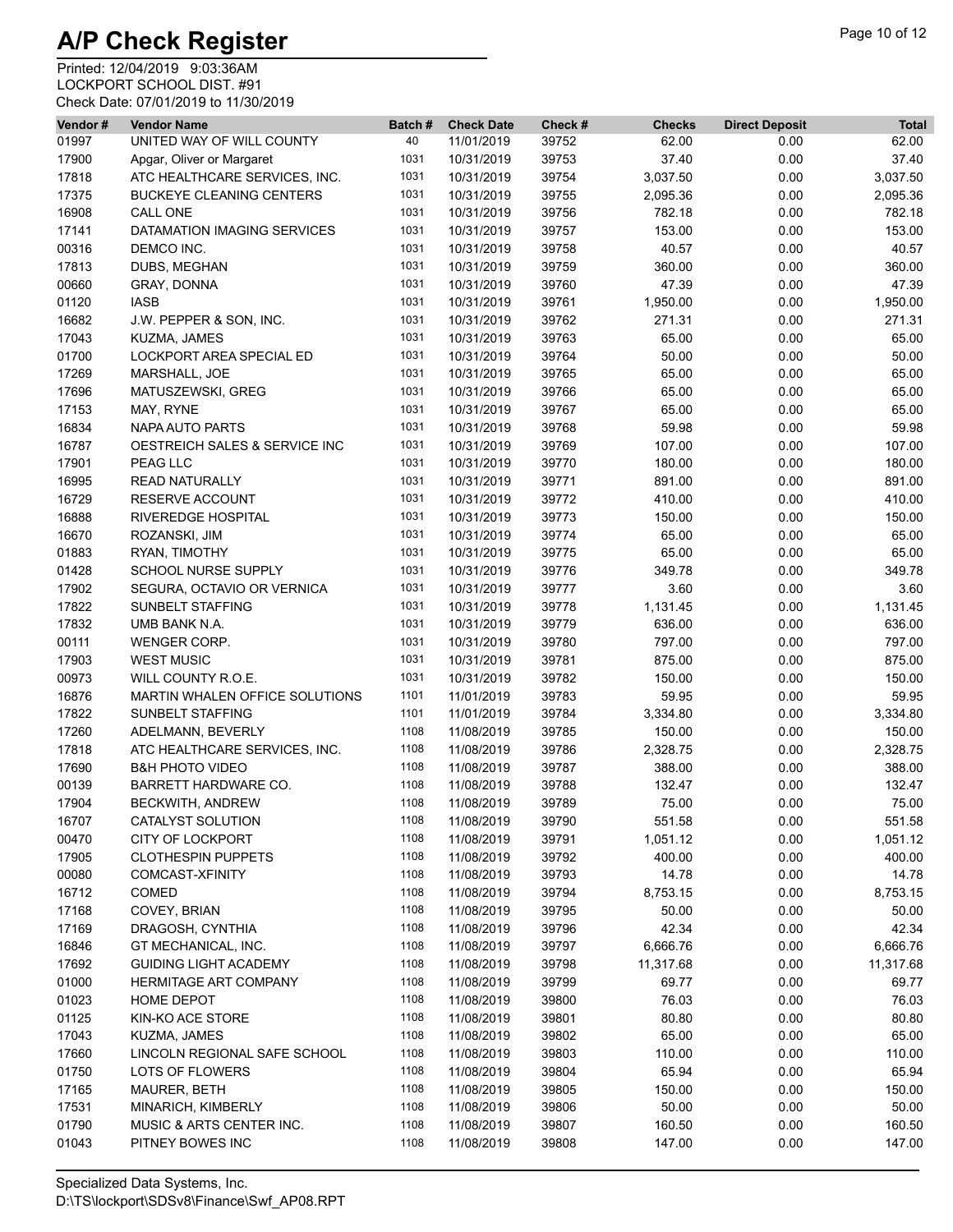| Vendor# | <b>Vendor Name</b>                                       | Batch# | <b>Check Date</b> | Check # | <b>Checks</b> | <b>Direct Deposit</b> | <b>Total</b> |
|---------|----------------------------------------------------------|--------|-------------------|---------|---------------|-----------------------|--------------|
| 00815   | PNC BANK                                                 | 1108   | 11/08/2019        | 39809   | 3,796.56      | 0.00                  | 3,796.56     |
| 17261   | ROBB, PHIL                                               | 1108   | 11/08/2019        | 39810   | 75.00         | 0.00                  | 75.00        |
| 16670   | ROZANSKI, JIM                                            | 1108   | 11/08/2019        | 39811   | 65.00         | 0.00                  | 65.00        |
| 17760   | S.E.A.L.S. SOUTH, INC                                    | 1108   | 11/08/2019        | 39812   | 4,962.10      | 0.00                  | 4,962.10     |
| 17906   | S2 DETECTION NEVADA, INC.                                | 1108   | 11/08/2019        | 39813   | 67.50         | 0.00                  | 67.50        |
| 02485   | <b>SAMS CLUB</b>                                         | 1108   | 11/08/2019        | 39814   | 11.94         | 0.00                  | 11.94        |
| 17636   | <b>SELLERS, JAMES</b>                                    | 1108   | 11/08/2019        | 39815   | 23.54         | 0.00                  | 23.54        |
| 01589   | STAPLES CREDIT PLAN                                      | 1108   | 11/08/2019        | 39816   | 417.29        | 0.00                  | 417.29       |
| 17682   | <b>STERICYCLE INC</b>                                    | 1108   | 11/08/2019        | 39817   | 51.58         | 0.00                  | 51.58        |
| 17822   | SUNBELT STAFFING                                         | 1108   | 11/08/2019        | 39818   | 575.65        | 0.00                  | 575.65       |
| 17757   | SuperFleet Mastercard Program                            | 1108   | 11/08/2019        | 39819   | 62.45         | 0.00                  | 62.45        |
| 02465   | TAMES / HEALTH RESOURCE<br><b>SERVICE</b>                | 1108   | 11/08/2019        | 39820   | 9.60          | 0.00                  | 9.60         |
| 00210   | WASTE MANAGEMENT OF IL                                   | 1108   | 11/08/2019        | 39821   | 993.50        | 0.00                  | 993.50       |
| 17907   | WEST40                                                   | 1108   | 11/08/2019        | 39822   | 208.59        | 0.00                  | 208.59       |
| 17274   | WHITE OAKS LANDSCAPE, INC (JUST<br><b>MOWING AROUND)</b> | 1108   | 11/08/2019        | 39823   | 430.00        | 0.00                  | 430.00       |
| 00009   | WILL COUNTY HEALTH DEPT.                                 | 1108   | 11/08/2019        | 39824   | 730.00        | 0.00                  | 730.00       |
| 00973   | WILL COUNTY R.O.E.                                       | 1108   | 11/08/2019        | 39825   | 84.75         | 0.00                  | 84.75        |
| 02860   | CANALS & TRAILS CREDIT UNION                             | 40     | 11/15/2019        | 39826   | 3,700.47      | 0.00                  | 3,700.47     |
| 00640   | DISTRICT 91 TEACHERS ASN                                 | 40     | 11/15/2019        | 39827   | 2,570.40      | 0.00                  | 2,570.40     |
| 01448   | <b>EQUITABLE</b>                                         | 50     | 11/15/2019        | 39828   | 885.00        | 0.00                  | 885.00       |
| 00528   | FRANKLIN TEMPLETON TRUST CO.                             | 45     | 11/15/2019        | 39829   | 50.00         | 0.00                  | 50.00        |
| 03331   | LINCOLN INVESTMENT PLANNING<br><b>LLC</b>                | 50     | 11/15/2019        | 39830   | 277.77        | 0.00                  | 277.77       |
| 01997   | UNITED WAY OF WILL COUNTY                                | 40     | 11/15/2019        | 39831   | 57.00         | 0.00                  | 57.00        |
| 17908   | AMERICAN CHORAL DIRECTORS<br>ASSOC.                      | 1120   | 11/21/2019        | 39832   | 125.00        | 0.00                  | 125.00       |
| 17207   | AMERICAN TIME & SIGNAL                                   | 1020   | 11/21/2019        | 39833   | 432.04        | 0.00                  | 432.04       |
| 17818   | ATC HEALTHCARE SERVICES, INC.                            | 1120   | 11/21/2019        | 39834   | 1,395.00      | 0.00                  | 1,395.00     |
| 17338   | <b>BENNETT &amp; BROSSEAU</b>                            | 1120   | 11/21/2019        | 39835   | 1,358.00      | 0.00                  | 1,358.00     |
| 00260   | BOUND TO STAY BOUND BOOKS INC                            | 1120   | 11/21/2019        | 39836   | 445.45        | 0.00                  | 445.45       |
| 17629   | <b>BRENDELS PIANOS</b>                                   | 1120   | 11/21/2019        | 39837   | 180.00        | 0.00                  | 180.00       |
| 17375   | <b>BUCKEYE CLEANING CENTERS</b>                          | 1120   | 11/21/2019        | 39838   | 1,345.20      | 0.00                  | 1,345.20     |
| 16908   | CALL ONE                                                 | 1120   | 11/21/2019        | 39839   | 786.06        | 0.00                  | 786.06       |
| 17533   | CINTAS CORPORATION #344                                  | 1120   | 11/21/2019        | 39840   | 257.00        | 0.00                  | 257.00       |
| 17752   | <b>COMCAST BUSINES</b>                                   | 1120   | 11/21/2019        | 39841   | 553.72        | 0.00                  | 553.72       |
| 16730   | CROSS POINTS SALES, INC.                                 | 1120   | 11/21/2019        | 39842   | 300.00        | 0.00                  | 300.00       |
| 17141   | DATAMATION IMAGING SERVICES                              | 1120   | 11/21/2019        | 39843   | 153.00        | $0.00\,$              | 153.00       |
| 00375   | <b>DAVIS PUBLICATIONS</b>                                | 1120   | 11/21/2019        | 39844   | 445.94        | 0.00                  | 445.94       |
| 17909   | DOMINO, DAVE                                             | 1120   | 11/21/2019        | 39845   | 65.00         | 0.00                  | 65.00        |
| 17009   | FISCH, GREG                                              | 1120   | 11/21/2019        | 39846   | 65.00         | 0.00                  | 65.00        |
| 17022   | FISCH, MARK                                              | 1120   | 11/21/2019        | 39847   | 65.00         | 0.00                  | 65.00        |
| 17835   | <b>FRANCZEK</b>                                          | 1120   | 11/21/2019        | 39848   | 812.50        | 0.00                  | 812.50       |
| 00032   | <b>GRAND PRAIRIE TRANSIT LOCKPORT</b>                    | 1120   | 11/21/2019        | 39849   | 26,641.66     | 0.00                  | 26,641.66    |
| 17889   | HAUSER, IZZO, PETRARCA, GLEASON<br>& STILLMAN LLC        | 1120   | 11/21/2019        | 39850   | 184.00        | 0.00                  | 184.00       |
| 17834   | HOH WATER TECHNOLOGY, INC.                               | 1120   | 11/21/2019        | 39851   | 1,750.00      | 0.00                  | 1,750.00     |
| 17237   | HORVATH, BOB                                             | 1120   | 11/21/2019        | 39852   | 65.00         | 0.00                  | 65.00        |
| 16709   | INSTITUTE FOR EDUCATIONAL<br><b>DEVELOPMENT</b>          | 1120   | 11/21/2019        | 39853   | 279.00        | 0.00                  | 279.00       |
| 17866   | <b>IPRF</b>                                              | 1020   | 11/21/2019        | 39854   | 4,848.00      | 0.00                  | 4,848.00     |
| 17910   | JEFFERS HANDBELL SUPPLY INC                              | 1120   | 11/21/2019        | 39855   | 112.24        | 0.00                  | 112.24       |
| 17620   | <b>KEIGHER, TERRY</b>                                    | 1120   | 11/21/2019        | 39856   | 65.00         | 0.00                  | 65.00        |
| 17911   | KNAPCZYK, JACLYN                                         | 1120   | 11/21/2019        | 39857   | 110.00        | 0.00                  | 110.00       |
| 17505   | LAKICS, JESSICA                                          | 1120   | 11/21/2019        | 39858   | 13.92         | 0.00                  | 13.92        |
| 17849   | LEAF                                                     | 1120   | 11/21/2019        | 39859   | 2,494.25      | 0.00                  | 2,494.25     |